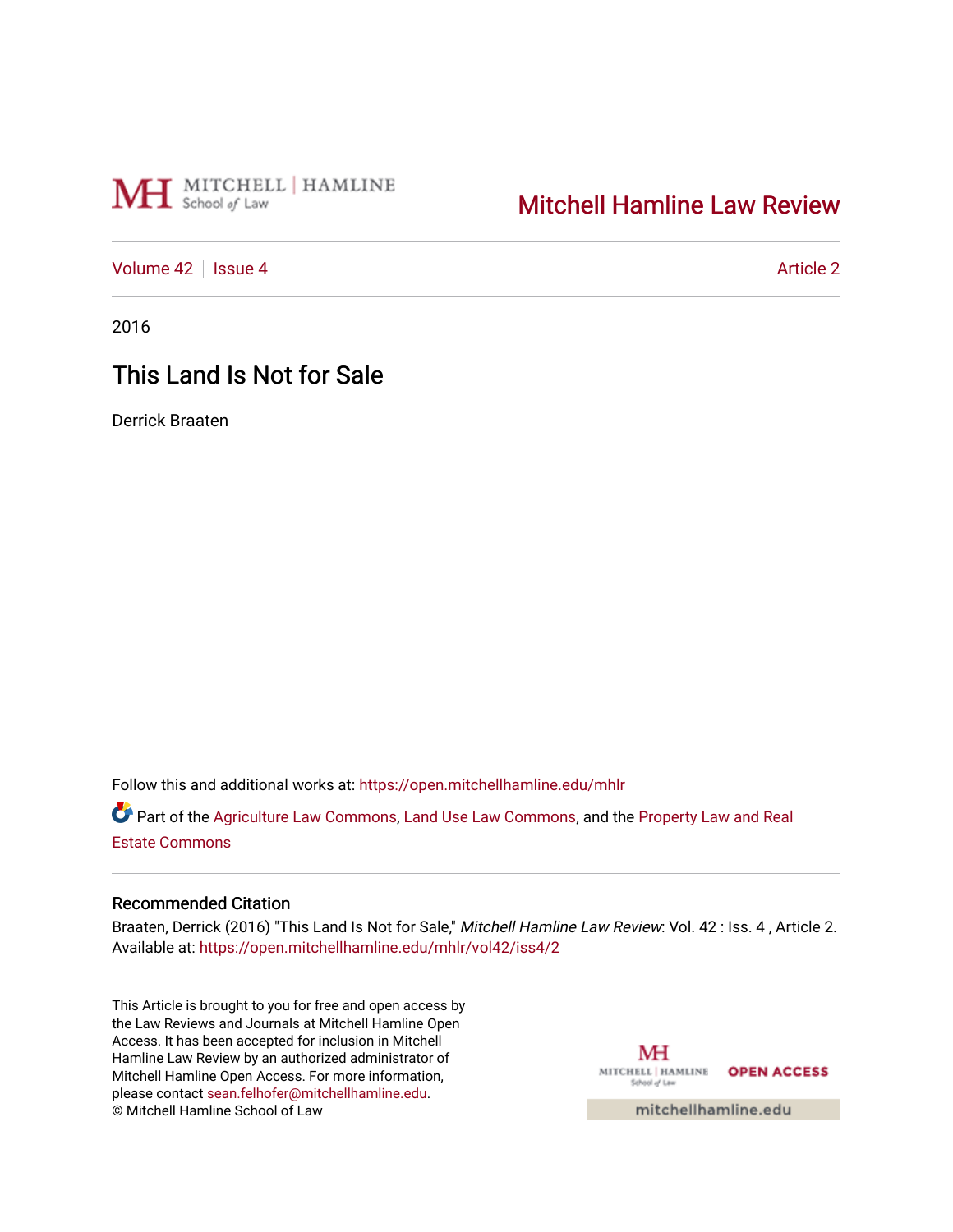# **THIS LAND IS NOT FOR SALE**

# Derrick Braaten†

| L    |                                                            |
|------|------------------------------------------------------------|
| II.  |                                                            |
| III. | <b>EMINENT DOMAIN: PROBLEMS AND SOLUTIONS RELATED</b>      |
|      |                                                            |
|      | A. The Problem with Standard Appraisal Methodology 1040    |
|      | Evidentiary Challenges to Eminent Domain Valuations:<br>B. |
|      | The Story of Botsford and Basin Electric Power             |
|      |                                                            |
|      | 1. North Dakota Pipeline Company v. James and              |
|      | Krista Botsford: Under North Dakota Law, Easement          |
|      | Offers from the Condemnor Should Be Admissible 1044        |
|      | 2. Basin Electric Power Cooperative v. Wayne               |
|      | Hauge: Easement Offers from Third Parties Should Be        |
|      |                                                            |
|      | a. Easement Offers Are Competent Evidence of Market        |
|      |                                                            |
|      | Landowner Testimony Regarding Market Value Is<br>b.        |
|      | Subject to Cross-Examination, But Should Not Be            |
|      | Excluded Based on Foundation  1049                         |
|      | C. Courts Should Continue Liberally Applying the           |
|      | Landowner Testimony Rule Based Upon the Landowner's        |
|      | Presumed Familiarity with the Land and Its Value 1050      |
| IV.  | DAMAGES TO REAL ESTATE: PROBLEMS AND SOLUTIONS             |
|      | RELATED TO ADEQUATE COMPENSATION FOR DAMAGES               |
|      | ARISING FROM OIL AND GAS DEVELOPMENT  1051                 |
|      | A. The Split Estate and the Implied Easement  1052         |

 <sup>†</sup> Derrick Braaten is a partner with Baumstark Braaten Law Partners in Bismarck, North Dakota. His practice focuses on representing farmers, ranchers, and other landowners on issues related to agricultural, energy, real estate, and environmental law. He has represented numerous landowner groups and individuals in matters ranging from reviewing real estate documents to multijurisdictional class action litigation.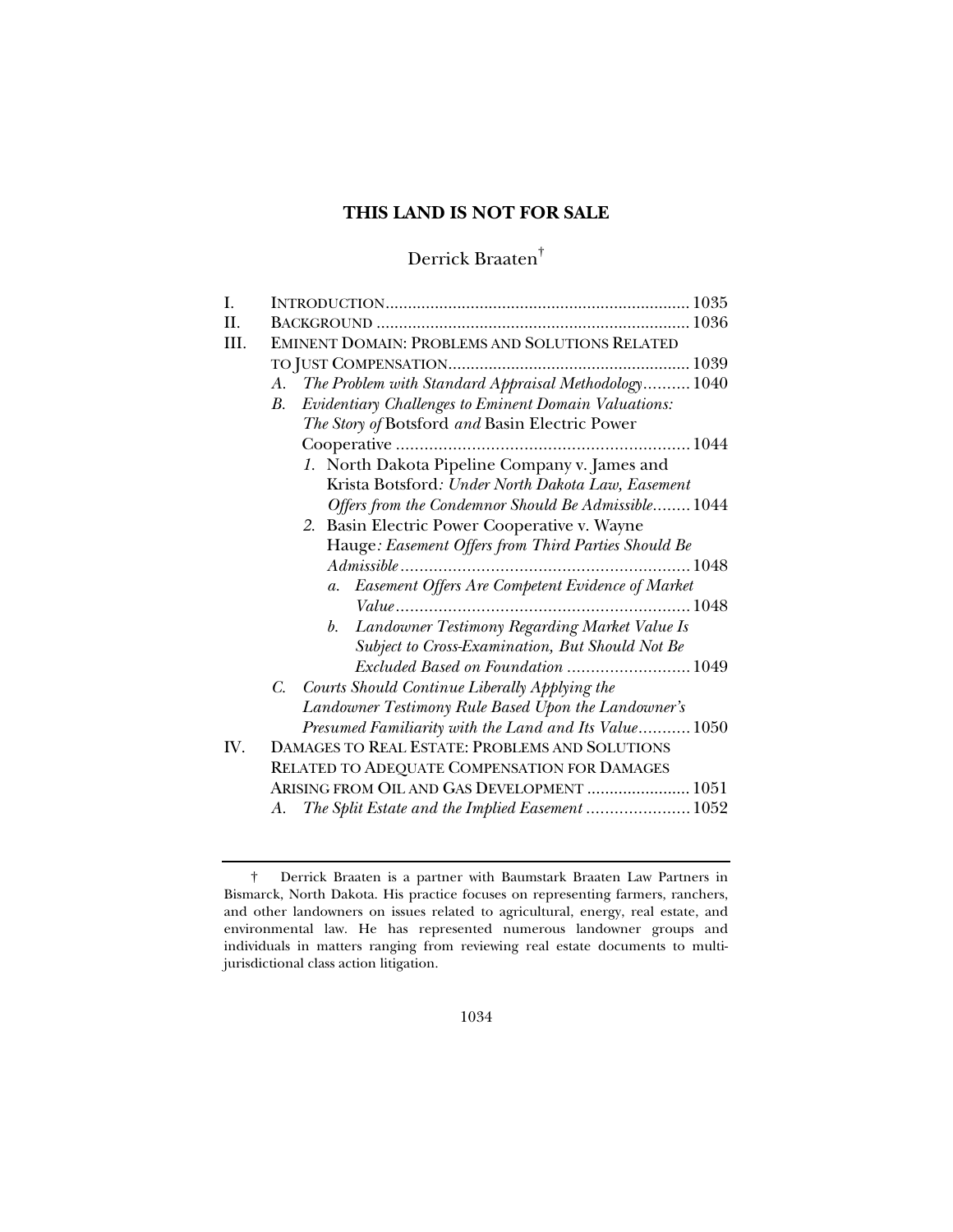2016] THIS LAND IS NOT FOR SALE 1035

|     | Damages Arising from Well Site and Infrastructure<br>$B_{\cdot}$ |
|-----|------------------------------------------------------------------|
|     |                                                                  |
|     | 1. Compensation Statutes and North Dakota's Surface              |
|     |                                                                  |
|     | 2. Unforeseen Environmental Damages  1059                        |
|     | a. Some Jurisdictions Have Recognized the Problem                |
|     | with a Fair Market Value Cap and Adjusted                        |
|     | Accordingly. 1059                                                |
|     | b. North Dakota Courts Are Substantially Limited                 |
|     | Because the Fair Market Value Cap Is Statutory 1062              |
| V.  | ALTHOUGH THE LEGAL SYSTEM HAS MADE PROGRESS IN                   |
|     | ADDRESSING THE FAIRNESS OF REMEDIES FOR SURFACE                  |
|     |                                                                  |
| VI. |                                                                  |

#### I. INTRODUCTION

In 2012, North Dakota surpassed every state except Texas in oil production.<sup>1</sup> It is common knowledge that the oil boom has flooded the state with money and allowed it to maintain impressive budget surpluses while other states in the nation saw distinct budget shortfalls.<sup>2</sup> There are, however, many negative impacts of the oil boom: farmers and ranchers dealing with the impacts of energy development are often frustrated by a distinct disparity between the talk of money flooding into the state, and what is perceived as a confusing parsimony when it comes to compensating landowners for land that is taken or damaged by the energy industry.<sup>3</sup>

This Article will provide background information regarding environmental damage caused by energy development,<sup>4</sup> and will consider the remedies available in North Dakota for landowners,

 <sup>1.</sup> Stephen J. Lee, *N.D. Becomes No. 2 Oil Producing State, Trailing Only Texas*, BAKKEN TODAY (May 16, 2012, 1:08 PM), http://www.bakkentoday.com/event /article/id/33956.

 <sup>2.</sup> *See* Dennis Cauchon, *North Dakota Economy Booms, Population Soars*, USA TODAY (Mar. 17, 2011, 5:59 PM), http://usatoday30.usatoday.com/news/nation /census/2011-03-16-north-dakota-census\_N.htm.

 <sup>3.</sup> *See, e.g.*, Deborah Sontag & Robert Gebeloff, *The Downside of the Boom*, N.Y. TIMES (Nov. 22, 2014), http://www.nytimes.com/interactive/2014/11/23/us /north-dakota-oil-boom-downside.html?\_r=0.

 <sup>4.</sup> *See infra* Part II.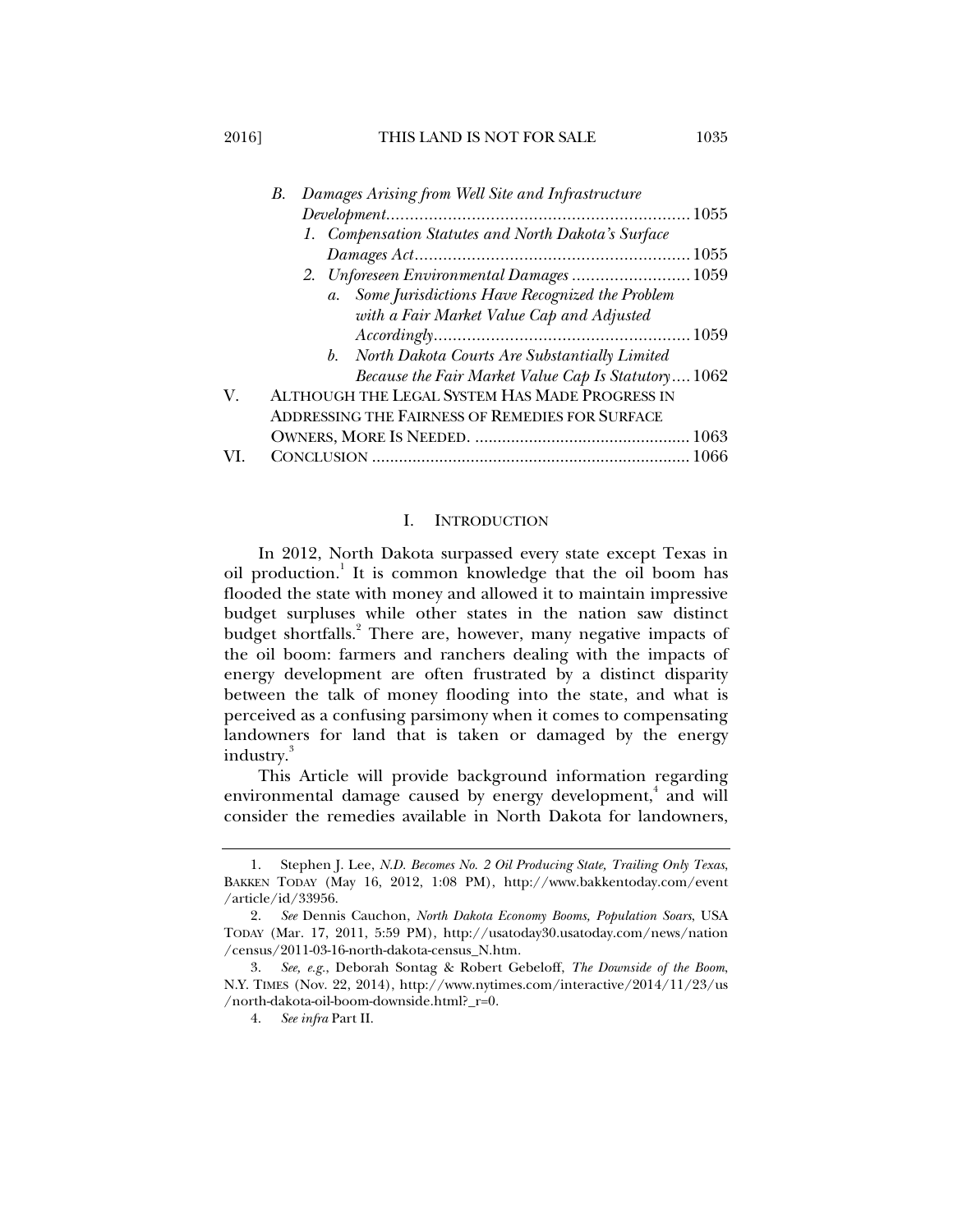with comparisons to certain trends and remedies around the country.<sup>5</sup> Further, it will argue that the remedies generally available are in need of reconsideration, and that legal interpretations asserted by the energy industry are often erroneous, and more importantly, unnecessarily attempt to limit the recovery of landowners whose land has been taken or damaged for energy development.<sup>6</sup> The Article will focus on North Dakota law and cases, and the author's experience litigating on behalf of landowners in North Dakota.

#### II. BACKGROUND

In 2014, the *New York Times* reported that "[f]or those who champion fossil fuels as the key to America's energy independence, North Dakota is an unrivaled success."<sup>7</sup> It also noted that "state leaders rarely mention the underside of the boom and do not release even summary statistics about environmental incidents and enforcement measures."<sup>8</sup> Between April 1, 2010, and July 1, 2014, North Dakota's population grew by 9.9 percent, three times the rate of the nation in general.<sup>9</sup> In recent years, North Dakota has had record budget surpluses while the rest of the nation has struggled.<sup>10</sup> The budget surplus in June of 2011 was \$996.8 million, which was the highest end-of-biennium balance in North Dakota's history.<sup>11</sup>

But while North Dakota's coffers have been full, not all North Dakotans have benefited equally from the oil boom. For the owners of the surface of the land, things do not always look as positive. According to one report, "more than 18.4 million gallons of oils and chemicals spilled, leaked or misted into the air, soil and waters of North Dakota from 2006 through early October 2014."<sup>12</sup> Another more recent report in 2015 indicates that "the spill rate per well

 9. *See QuickFacts: North Dakota*, U.S. CENSUS BUREAU, http:// quickfacts.census.gov/qfd/states/38000.html (last visited May 12, 2016).

 10. *See* N.D. OFFICE OF MGMT. & BUDGET, NORTH DAKOTA REV-E-NEWS (2011), https://www.nd.gov/omb/sites/omb/files/documents/newsletters /201109news.pdf.

11. *Id.*

 <sup>5.</sup> *See infra* Parts III–IV.

 <sup>6.</sup> *See infra* Part V.

 <sup>7.</sup> *Id.* 

 <sup>8.</sup> *Id.*

 <sup>12.</sup> Sontag & Gebeloff, *supra* note 3.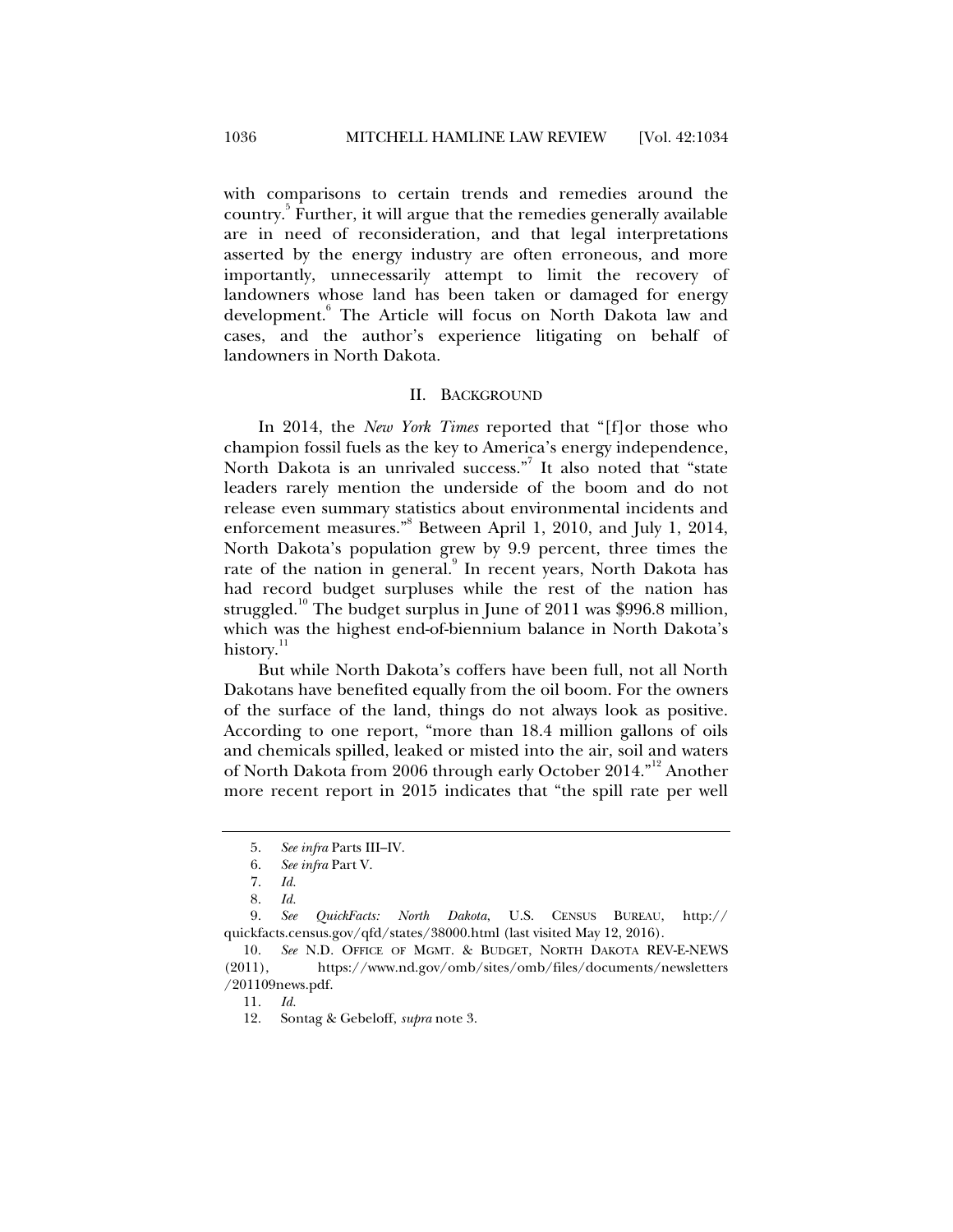almost tripled between 2004 and 2013. On average, more than two gallons of this wastewater spill *per minute* in North Dakota."<sup>13</sup> Kris Roberts, an inspector for the North Dakota Department of Health, told one reporter: "We have pipeline leaks, lightning strikes, leaks at oil well sites, we have illegal discharges by truckers who do not want to wait at saltwater disposal wells . . . . If there's a way it can happen, it probably will."<sup>14</sup> Dave Glatt is the head of the North Dakota Department of Health's Environmental Health Section.<sup>15</sup> Mr. Glatt stated that wastewater spills are his "biggest worry."<sup>16</sup> He said, "My concern is, if we don't get a handle on this, if we don't have appropriate remediation technologies, that we'll have a

landscape that is pockmarked with . . . dead zones."<sup>17</sup> North Dakota regulators have taken heat for their comfortable relationship with the oil industry and lack of enforcement.<sup>18</sup> Jeff Keller, a natural resource manager for the Army Corps of Engineers, when asked about enforcement by North Dakota state agencies, said "There's no enforcement . . . . None."<sup>19</sup>

 15. *Department Overview: Environmental Health Section*, N.D. DEPT. HEALTH [hereinafter *Environmental Health Section*], https://www.ndhealth.gov/DoH /Overview (last visited May 12, 2016).

19. Kusnetz, *supra* note 18.

 <sup>13.</sup> Emily Guerin, *In North Dakota, Oilfield Spill Problems Worsen*, INSIDE ENERGY (Jan. 28, 2015), http://insideenergy.org/2015/01/28/in-north-dakota-oilfield -spill-problems-worsen.

 <sup>14.</sup> Emily Guerin, *Saltwater Spills Leave North Dakota Farmland Sterile for Years*, INSIDE ENERGY (Aug. 27, 2014), http://insideenergy.org/2014/08/27/saltwater -spills-leave-north-dakota-farmland-sterile-for-years.

 <sup>16.</sup> Guerin, *supra* note 13.

 <sup>17.</sup> *Id.*

 <sup>18.</sup> *See* Andrew Brown, *Landowners from the Oil Patch Believe State Is Bowing to Oil Companies, Threaten Litigation*, GRAND FORKS HERALD (Dec. 9, 2014), http:// www.grandforksherald.com/news-business/landowners-oil-patch-believe-state -bowing-oil-companies-threaten-litigation-3631135; Emily Guerin, *State Officials Misrepresent North Dakota's Spill Problem*, INSIDE ENERGY (Feb. 16, 2015), http:// insideenergy.org/2015/02/16/state-officials-misrepresent-north-dakotas-spill -problem; Nicholas Kusnetz, *North Dakota's Oil Boom Brings Damage Along with Prosperity*, PROPUBLICA (June 7, 2012, 9:47 AM), http://www.propublica.org/article /the-other-fracking-north-dakotas-oil-boom-brings-damage-along-with-prosperi; Deborah Sontag, *Where Oil and Politics Mix*, N.Y. TIMES (Nov. 23, 2014), http:// www.nytimes.com/interactive/2014/11/24/us/north-dakota-oil-boom-politics .html; Tu-Uyen Tran, *North Dakota Gets D- in 2015 State Integrity Investigation*, WDAY6 (Nov. 11, 2015, 6:46 AM), http://www.wday.com/news/3880422-north -dakota-gets-d-2015-state-integrity-investigation.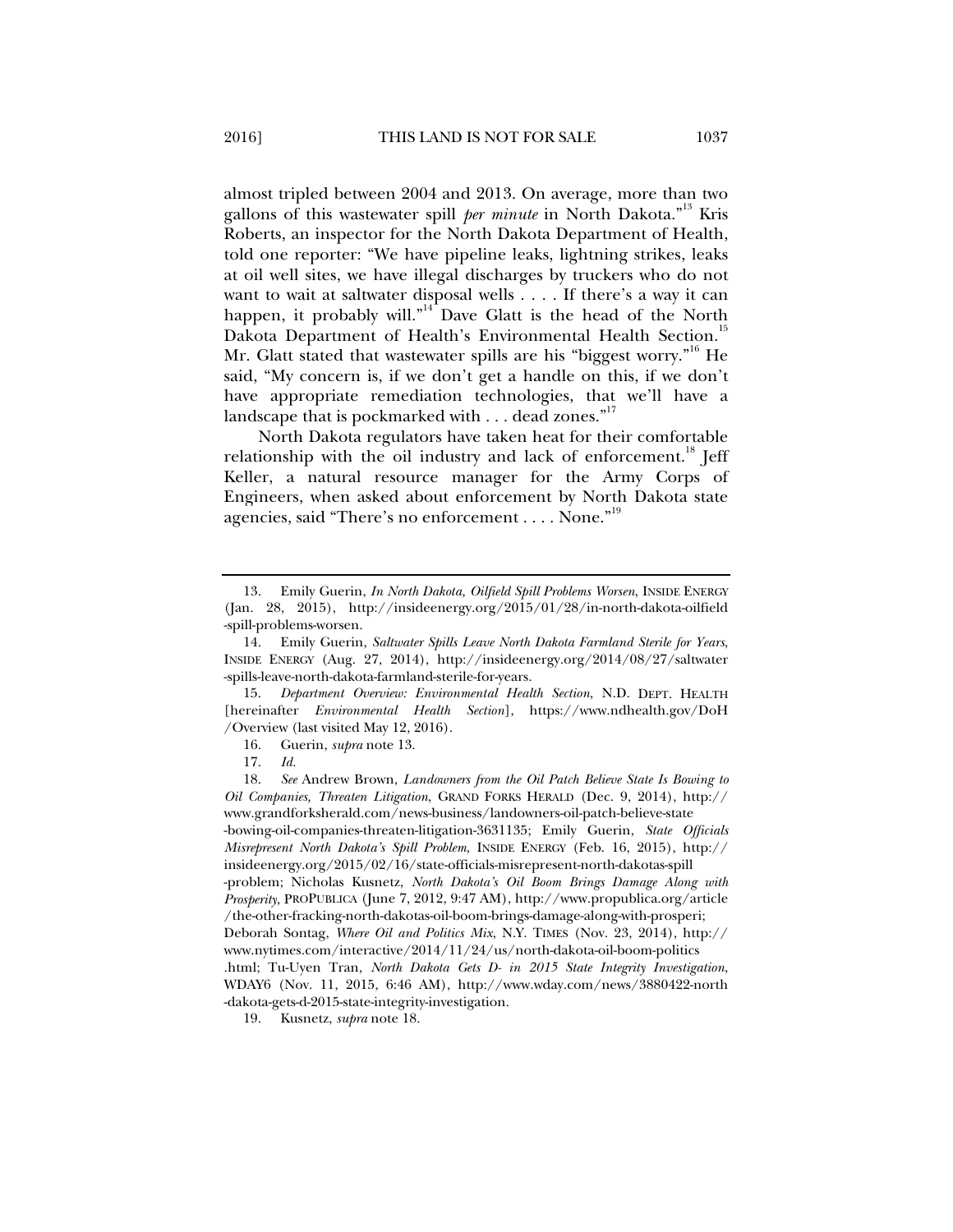Putting aside a lack of enforcement, landowners are often left in the lurch even if there is adequate enforcement of state regulations. Karl Rockeman is the Director of the North Dakota Department of Health's Division of Water Quality under the Environmental Health Section.<sup>20</sup> Mr. Rockeman responded to questions about whether the Department of Health's remediation standards protect landowners, and admitted under oath that "[t]he department recognizes that our standards are to protect water quality and that there may be subsequent damage, loss of productivity, [and] other damages to personal property that are outside of our scope of authority."<sup>21</sup> The Department of Health recently sent out notice of draft remediation guidelines that state explicitly: "In order to prevent loss of productivity on agricultural lands and subsequent private property damage, lower constituent levels may be needed. These levels should be negotiated between the landowner and responsible party and are not required by the [North Dakota Department of Health]."<sup>22</sup>

One of the most surprising aspects of the oil boom, however, is that so many of the negative impacts are borne by the owners of the surface lands, whose rights are trumped by those of the mineral owners.23 From the use of eminent domain for oil pipelines to construction of well pads, there are several situations in which a surface owner has no right to say "no" to development, and is limited to the payment of damages. $^{24}$  As such, the way the legal system views and quantifies the types of damages due to the owners of the land's surface is crucial to developing oil and gas in a manner that is just and fair for those living on the land.<sup>25</sup>

It is the author's experience that too often damages to surface owners are limited by law, or at times, by the erroneous understandings and interpretations of the law advocated by the oil and gas industry.<sup>26</sup> For example, in some situations, North Dakota

 <sup>20.</sup> *See Environmental Health Section*, *supra* note 15.

 <sup>21.</sup> Transcript of Rule 30(b)(6) Deposition of Karl Rockeman, *In re* Peterson v. Ballantyne Oil, No. 20130537 (N.D. Indus. Comm'n Jan. 20, 2015) (on file with author).

 <sup>22.</sup> DIV. WATER QUALITY, N.D. DEP'T OF HEALTH, GUIDELINES FOR THE ASSESSMENT AND CLEANUP OF SALTWATER RELEASES (DRAFT) (2014) (on file with author).

 <sup>23.</sup> *See infra* Parts III–IV.

 <sup>24.</sup> *See infra* Parts III–IV.

 <sup>25.</sup> *See infra* Part V.

 <sup>26.</sup> *See, e.g.*, 1-2 HOWARD R. WILLIAMS & CHARLES J. MEYERS, OIL AND GAS LAW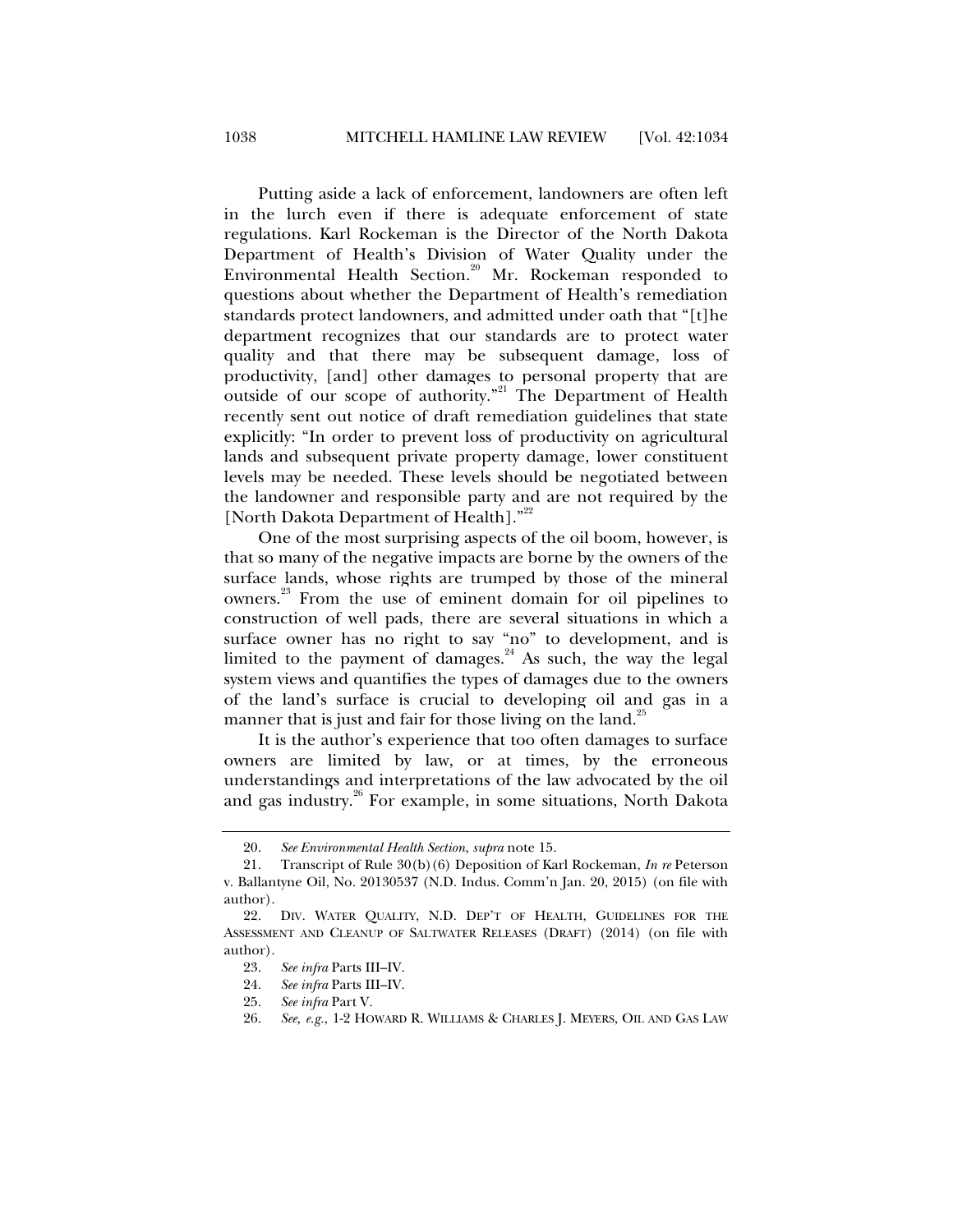law caps damages to real estate at the fair market value of the  $\lambda^{27}$  This leads to a certain mentality in the industry that destruction of land is acceptable, so long as market value is paid. Thus, an operator may spill saltwater on three acres of land, and if similar land previously sold for \$750 per acre, the operator simply offers \$2,250 and considers this fair. What the operator does not understand is that the land was not for sale, and worse, the land may be sterilized for decades, meaning the farmer will endure a loss of productive value that may exceed the fair market value of that land. The following sections of this Article will address some of the situations in which courts are tasked with determining the damages to surface owners, and it will discuss the positive and negative aspects of both current law and potential changes to current law.

# III. EMINENT DOMAIN: PROBLEMS AND SOLUTIONS RELATED TO JUST **COMPENSATION**

In eminent domain cases, it is always the situation that the landowner is having her land taken against her will. Traditional appraisal methodologies often result in a conclusion that there are no damages for certain purposes associated with energy development, such as electric transmission lines and oil and gas pipelines.28 This creates an obvious conflict with the constitutional requirement that landowners receive "just compensation" for the taking of their land. $29$ 

The infrastructure necessary for oil and gas development was, to a great extent, underdeveloped in North Dakota when the boom got underway. Certain projects, such as Enbridge's Sandpiper pipeline, Basin Electric Power Cooperative's recent transmission line, and the proposed Dakota Access pipeline, are among the types of projects authorized by statute to take land by eminent domain under the power of the State.<sup>30</sup> While statutory authority

<sup>§ 218 (2015).</sup> 

 <sup>27.</sup> *See* N.D. CENT. CODE ANN. § 32-03-09.1 (West, Westlaw through 2015 Reg. Sess. of the 64th Legis. Assemb.).

 <sup>28.</sup> *See, e.g.*, Thomas O. Jackson & Jennifer M. Pitts, *The Effects of Electric Transmission Lines on Property Values: A Literature Review*, 18 J. REAL EST. LITERATURE 239 (2010) (concluding that with use of paired sales analysis, transmission lines and pipelines often have little to no impact on market values).

 <sup>29.</sup> *See, e.g.*, N.D. CONST. art. I, § 16.

 <sup>30.</sup> *See* N.D. CENT. CODE ANN. § 32-15-02 (Westlaw). For further description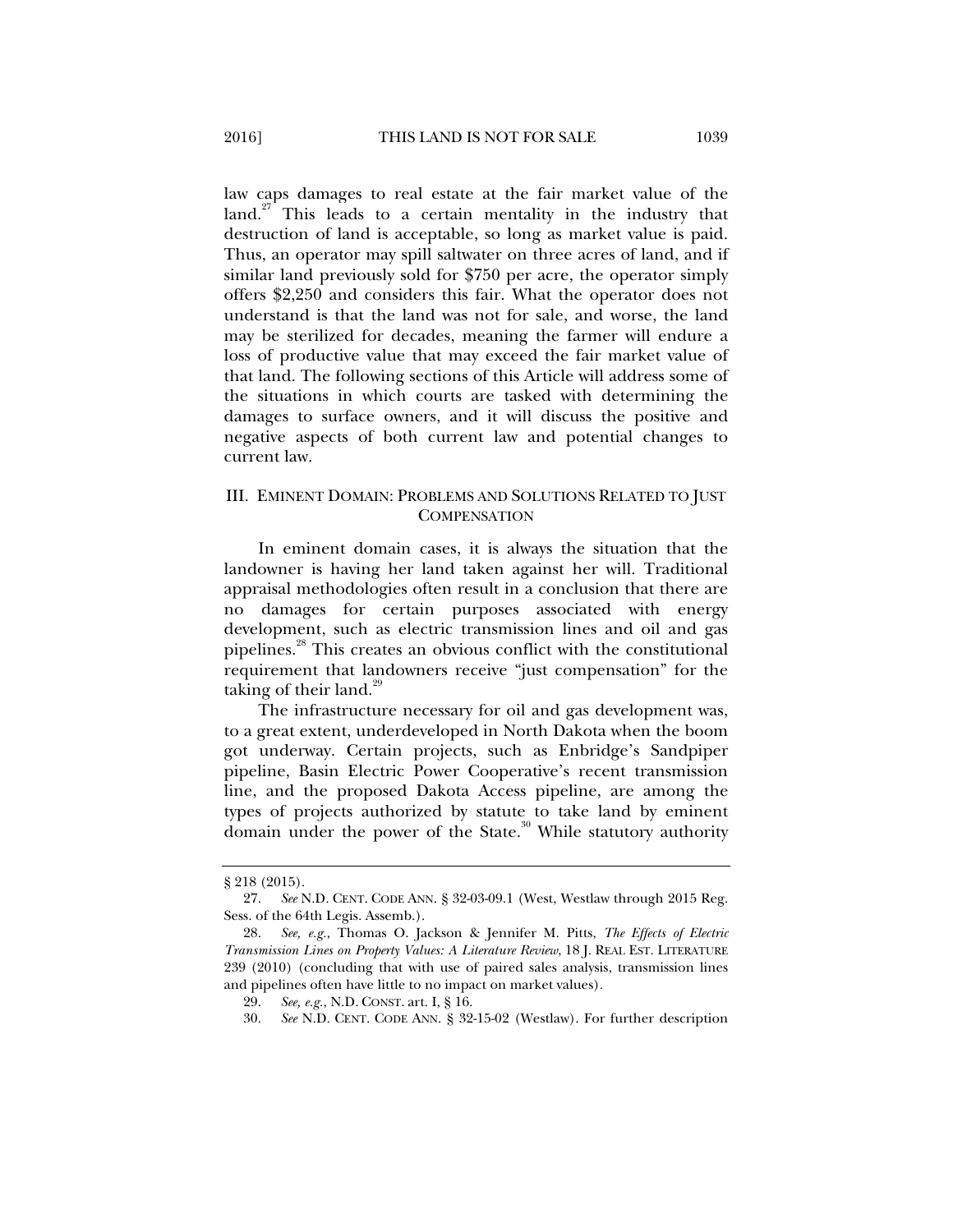exists for these projects to use eminent domain, that authority is not unassailable.<sup>31</sup> Landowners may challenge the use of eminent domain for these projects, $32$  but most eminent domain cases will focus on the valuation of the property being taken. $\frac{3}{2}$ 

This valuation then becomes crucial to assuring that the landowner obtains an appropriate remedy for the taking.

#### *A. The Problem with Standard Appraisal Methodology*

North Dakota law requires that, "[a]s far as practicable, compensation must be assessed separately for property actually taken and for damages to that which is not taken."<sup>34</sup> This analysis becomes difficult to apply in the situation of a partial taking for a

of selected oil and gas development projects, see *Antelope Valley Station to Neset Transmission Project*, BASIN ELECTRIC POWER COOPERATIVE, https:// www.basinelectric.com/Projects/North-Dakota-Transmission/index.html (last visited May 12, 2016); *Overview of the Dakota Access Pipeline*, ENERGY TRANSFER, http://www.daplpipelinefacts.com/about/overview.html (last visited May 15, 2016); *Sandpiper Pipeline Project*, ENBRIDGE, http://www.enbridge.com /SandpiperProject.aspx (last visited May 15, 2016).

 <sup>31.</sup> *See, e.g.*, Thompson v. Heineman, 857 N.W.2d 731, 765 (N.D. 2015) (citing Tex. Rice Land Partners, Ltd. v. Denbury Green Pipeline-Tex., LLC, 363 S.W.3d 192 (Tex. 2012)); Square Butte Elec. Coop. v. Hilken, 244 N.W.2d 519, 523 (N.D. 1976) ("Where the existence or non-existence of public use is placed in issue, the determination, dependent as it is upon the facts and circumstances of the matter, is properly a judicial one."); *see also, e.g.*, Cty. of Haw. v. C & J Coupe Family Ltd. P'ship, 198 P.3d 615 (Haw. 2008); Vinegar Bend Lumber Co. v. Oak Grove & G.R. Co*.*, 43 So. 292, 294 (Miss. 1907) ("[W]henever an attempt is made to take private property for a use alleged to be public, the question whether the contemplated use be public shall be a judicial question, and, as such, determined without regard to legislative assertion that the use is public."); Middletown Twp. v. Lands of Stone, 939 A.2d 331 (Pa. 2007); *Tex. Rice Land Partners*, 363 S.W.3d at 194–95 (remanding to trial court after holding that "[a] private enterprise cannot acquire unchallengeable condemnation power under [Texas law] merely by checking boxes on a one-page form and self-declaring its common-carrier status. Merely holding oneself out is insufficient under Texas law to thwart judicial review").

 <sup>32.</sup> *See supra* note 31.

 <sup>33.</sup> *See* Paul W. Moomaw, *Fire Sale! The Admissibility of Evidence of Environmental Contamination to Determine Just Compensation in Washington Eminent Domain Proceedings*, 76 WASH. L. REV. 1221, 1225 (2001) (citing William B. Stoebuck, *Real Estate: Property Law*, *in* 17 WASHINGTON PRACTICE, § 9.1 (1995)) ("This portion of the proceeding tends to be the most hotly debated: the great majority of eminent domain cases focus upon the issue of the proper measure of just compensation.").

 <sup>34.</sup> N.D. CENT. CODE ANN. § 32-15-22(5) (Westlaw).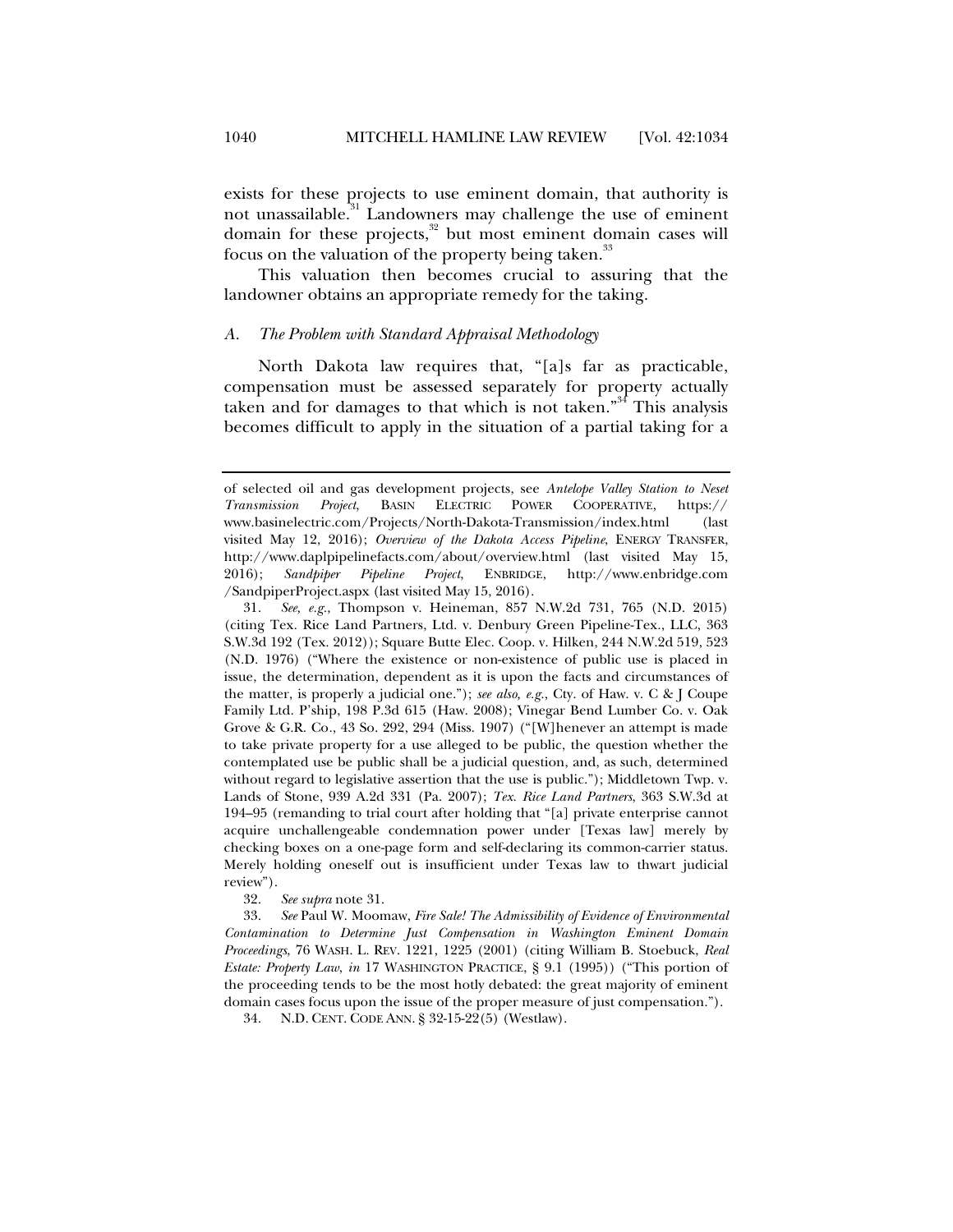transmission line or pipeline. Responding to this potential confusion, the Supreme Court of North Dakota set forth a common valuation methodology in *Northern States Power Co. v. Effertz*:

[I]t would be simpler, less confusing, or in other words much more practicable to award compensation upon the basis of the damage done to [a] tract . . . to the remainder of the farm unit. The damage to the tract, whatever its size, would simply be the difference between its reasonable market value before the [damage] and its reasonable market value thereafter. Such an award would give the land owner full compensation without requiring the jury to make difficult, confusing and sometimes impossible computations.<sup>35</sup>

The determination of market value, however, is what creates the inadequacy with damages in these situations. The standard appraisal methodology, called the comparable sales approach, requires the appraiser to find sales of similar properties close in time to the subject property and assess the value based on those sales.<sup>36</sup> Combining this with the methodology described in the *Effertz* case, the methodology is to determine the loss in market value based on sales *without* a similar encumbrance and reduce it based on the market value of sales of similar land *with* a similar encumbrance.

The problem with this methodology becomes clear when real estate appraisers start offering opinions in eminent domain cases. The standard appraisal methodology often results in a landowner receiving little more than nominal compensation, if that. $37$  Many appraisers come to the conclusion that there is no impact on the value of the land.<sup>38</sup> There are, however, other effective ways for landowners to present evidence regarding the just compensation they are due when their land is taken, such as offering testimony of compensation paid for easements similar to those being taken via eminent domain.<sup>39</sup>

 <sup>35.</sup> N. States Power Co. v. Effertz, 94 N.W.2d 288, 294 (N.D. 1958).

 <sup>36.</sup> *See, e.g.*, 60 AM. JUR. *Trials* § 27 (1996).

 <sup>37.</sup> *See, e.g.*, Jackson & Pitts, *supra* note 28, at 258 (concluding that, with use of paired sales analysis, transmission lines and pipelines often have little to no impact on market values).

 <sup>38.</sup> *Id.*

 <sup>39.</sup> *See infra* Part III.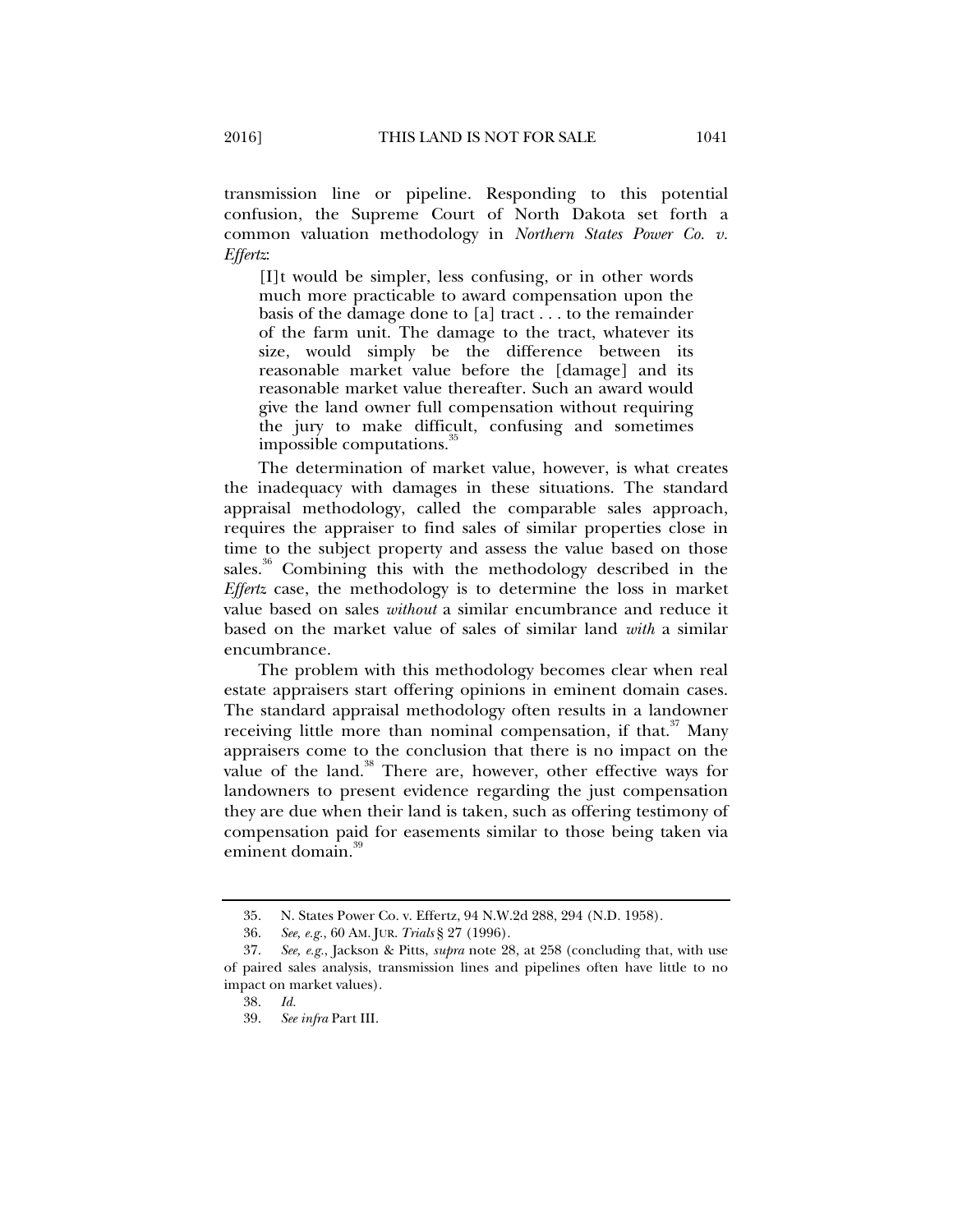Wyoming is one state that has addressed valuation issues explicitly through its eminent domain laws. Under Wyoming law:

(i) The fair market value of property for which there is a relevant market is the price which would be agreed to by an informed seller who is willing but not obligated to sell, and an informed buyer who is willing but not obligated to buy;

(ii) The fair market value of property for which there is no relevant market is its value as determined by any method of valuation that is just and equitable;

(iii) The determination of fair market value shall use generally accepted appraisal techniques and may include:

(A) The value determined by appraisal of the property performed by a certified appraiser;

(B) *The price paid for other comparable easements or leases of comparable type, size and location on the same or similar property;*

(C) *Values paid for transactions of comparable type, size and location by other public or private entities in arms length transactions for comparable transactions on the same or similar property*. 40

Commenting specifically on the provision that allows for evidence of comparable easements, the Supreme Court of Wyoming recognized:

[I]n some cases a partial taking may not reduce the value of the remaining property, at least according to some generally accepted appraisal techniques. By offering an alternative method for measuring just compensation when there is a partial taking which does not result in a reduction in value of the remaining property, the legislature assured a property owner would at least receive compensation for the value of the land taken.<sup>4</sup>

While North Dakota's eminent domain laws are not as specific as Wyoming's, they do allow for the same type of evidence.<sup>42</sup> North Dakota law states, *inter alia*, that

 <sup>40.</sup> WYO. STAT. ANN. § 1-26-704 (West, Westlaw through 2015 Gen. Sess.) (emphasis added).

 <sup>41.</sup> Barlow Ranch, Ltd. P'ship v. Greencore Pipeline Co., 301 P.3d 75, 84–85 (2013).

 <sup>42.</sup> *Compare* WYO. STAT. ANN. § 1-26-704 (Westlaw), *with* N.D. CENT. CODE ANN. § 32-15-22 (West, Westlaw through 2015 Reg. Sess. of the 64th Legis. Assemb.).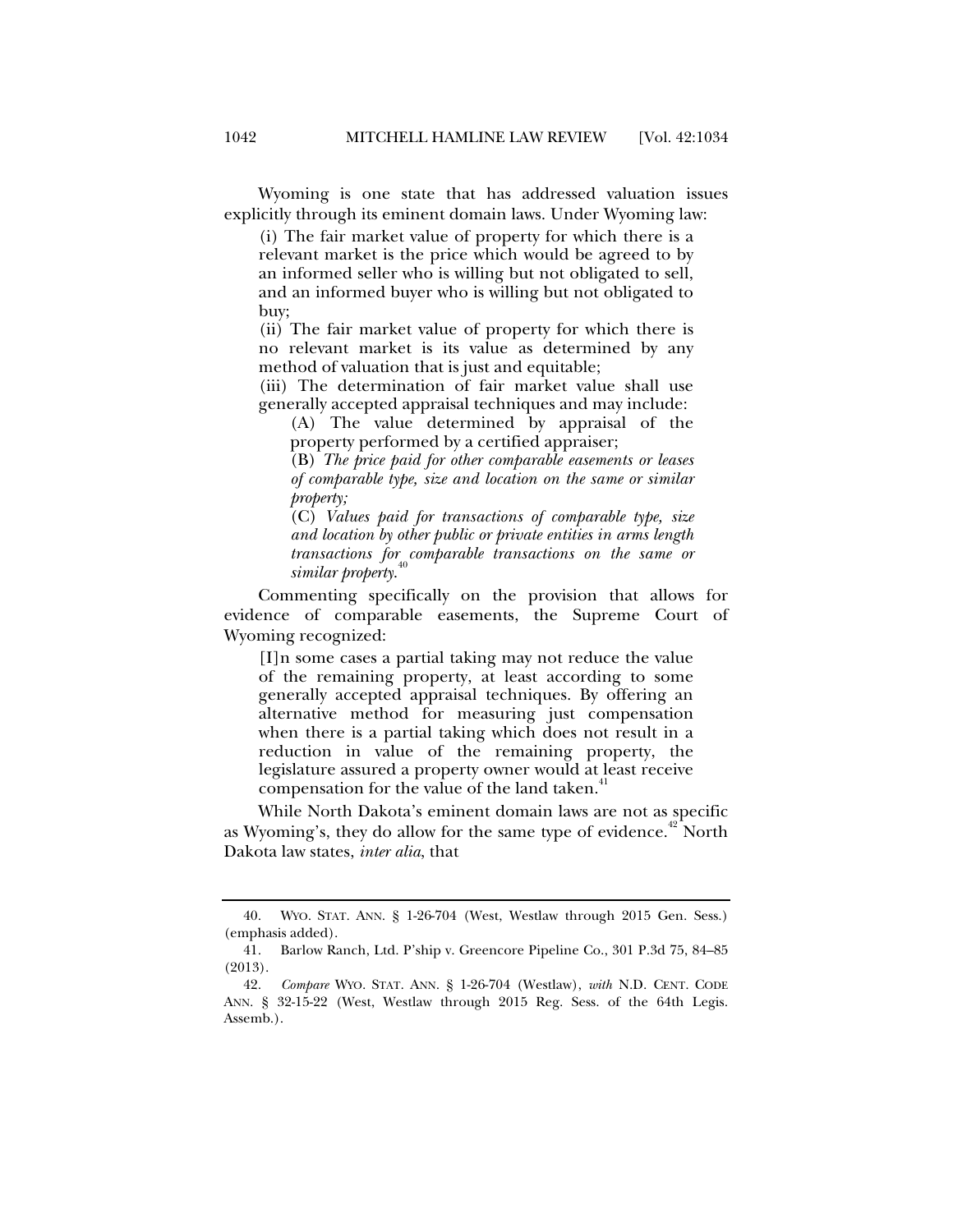[t]he jury, or court, or referee, if a jury is waived, must hear such legal testimony as may be offered by any of the parties to the proceedings and thereupon must ascertain and assess[] the value of the property sought to be condemned and all improvements thereon pertaining to the realty and of each and every separate estate or interest therein. If it consists of different parcels, the value of each parcel and each estate and interest therein shall be separately assessed.<sup>43</sup>

An easement can be construed as "the . . . property sought to be condemned" and can also be subsumed by the language referring to "each estate and interest therein."<sup>44</sup> North Dakota's pattern jury instruction for damage valuation in an eminent domain case provides additional support for this position. It states that "[j]ust compensation for the property actually taken is the fair market value of that property  $\ldots$  .  $\cdot$  <sup>45</sup> "'Fair market value' is the highest price for which the property can be sold in the open market by a willing seller to a willing purchaser, neither party acting under compulsion and both exercising reasonable judgment."<sup>46</sup> Wyoming, for example, has recognized in its statutes that the fair market value of other similar easements is one of the best indicators of the fair market value of an easement being taken through eminent domain proceedings.<sup> $47$ </sup> The pattern jury instruction from North Dakota also makes it clear that "[t]he determination of value in a condemnation proceeding is not a matter of a formula or artificial rules, but of sound judgment and discretion based upon [the juror's] consideration of all the relevant facts in a particular case."<sup>48</sup>

Despite the language in North Dakota's law and that of the pattern jury instruction, the author's experience is that operators will argue that other easements are not competent evidence.<sup>49</sup> While these arguments have not always prevailed, $50$  it would be

 <sup>43.</sup> N.D. CENT. CODE ANN. § 32-15-22(1) (Westlaw).

 <sup>44.</sup> *Id.* 

 <sup>45.</sup> STATE BAR ASS'N OF N.D., NORTH DAKOTA PATTERN JURY INSTRUCTIONS no. 75.05 (2014) [hereinafter N.D. JURY INSTRUCTIONS], https://www.sband.org /UserFiles/files/pdfs/patternjuryinstruction/2014PatternJuryCivl.pdf.

 <sup>46.</sup> *Id.*

 <sup>47.</sup> *See, e.g.*, WYO. STAT. ANN. § 1-26-704(a)(iii)(B) (Westlaw).

 <sup>48.</sup> N.D. JURY INSTRUCTIONS, *supra* note 45, at no. 75.05.

 <sup>49.</sup> *See infra* notes 56–59, 77–82 and accompanying text.

 <sup>50.</sup> *See infra* Section III.B. In the *Basin Electric v. Wayne Hauge* proceedings,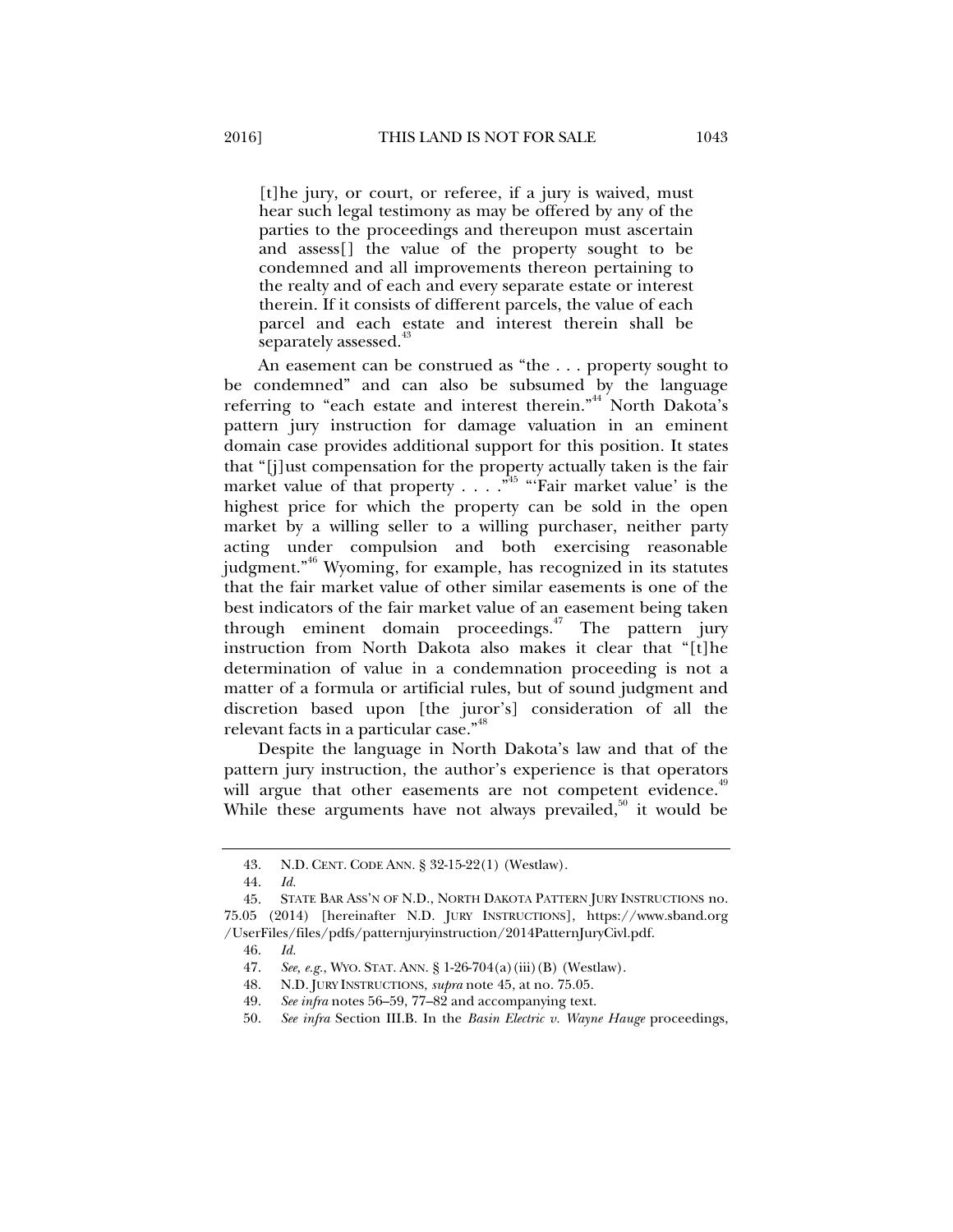beneficial for landowners if the North Dakota Legislative Assembly amended its eminent domain laws in the explicit manner that was accomplished in Wyoming. The Wyoming statute recognizes what many would consider common sense: If you want to know that market value of an easement being taken by eminent domain, the best evidence is consideration of other similar easements actually bought on the open market.

# *B. Evidentiary Challenges to Eminent Domain Valuations: The Story of*  Botsford *and* Basin Electric Power Cooperative

Specific examples of evidentiary challenges by condemnors illuminate why it is helpful for eminent domain valuation laws to be as explicit as in Wyoming.

## *1.* North Dakota Pipeline Company v. James and Krista Botsford*: Under North Dakota Law, Easement Offers from the Condemnor Should Be Admissible*

In a recent high-profile case in North Dakota, *North Dakota Pipeline Co., LLC v. Botsford*, the North Dakota Pipeline Company (NDPC) sought to condemn an easement over the Botsfords' property for an oil pipeline.<sup>51</sup> The dispute arose from the Botsfords' refusal to grant an easement over their land for NDPC's Sandpiper pipeline.

According to one report, the Botsfords refused to grant the easement because they "did not want to participate in a private enterprise that would increase global warming and threaten the lives of [their] heirs. This was a moral imperative  $\dots$ ."<sup>53</sup> After Mr. Botsford suggested to a company representative that they go around his property, he said that the representative responded,

Judge Rustad allowed evidence of other easements to come into evidence. *See infra* notes 73–77 and accompanying text.

 <sup>51.</sup> N.D. Pipeline Co. LLC v. Botsford et al., No. 18-2014-CV-01058 (N.D. Dist. Ct. Dec. 23, 2015), *cert. granted*, No. 20160017 (N.D. Jan. 1, 2016).

 <sup>52.</sup> NDPC is a joint venture between Enbridge Energy Partners, L.P. and Williston Basin Pipe Line LLC, an indirect subsidiary of Marathon Petroleum Corporation. *See Sandpaper Pipeline Project,* ENBRIDGE, http://www.enbridge.com /SandpiperProject.aspx (last visited Apr. 26, 2016); *see also* Georgianne Nienaber, *Farmer Won't Sell Easement So Enbridge Oil Is Suing*, HUFFINGTON POST (Aug. 8, 2015, 8:27 PM), http://www.huffingtonpost.com/georgianne-nienaber/farmer-wont -sell-family-f\_b\_7960084.html.

 <sup>53.</sup> Nienaber, *supra* note 52.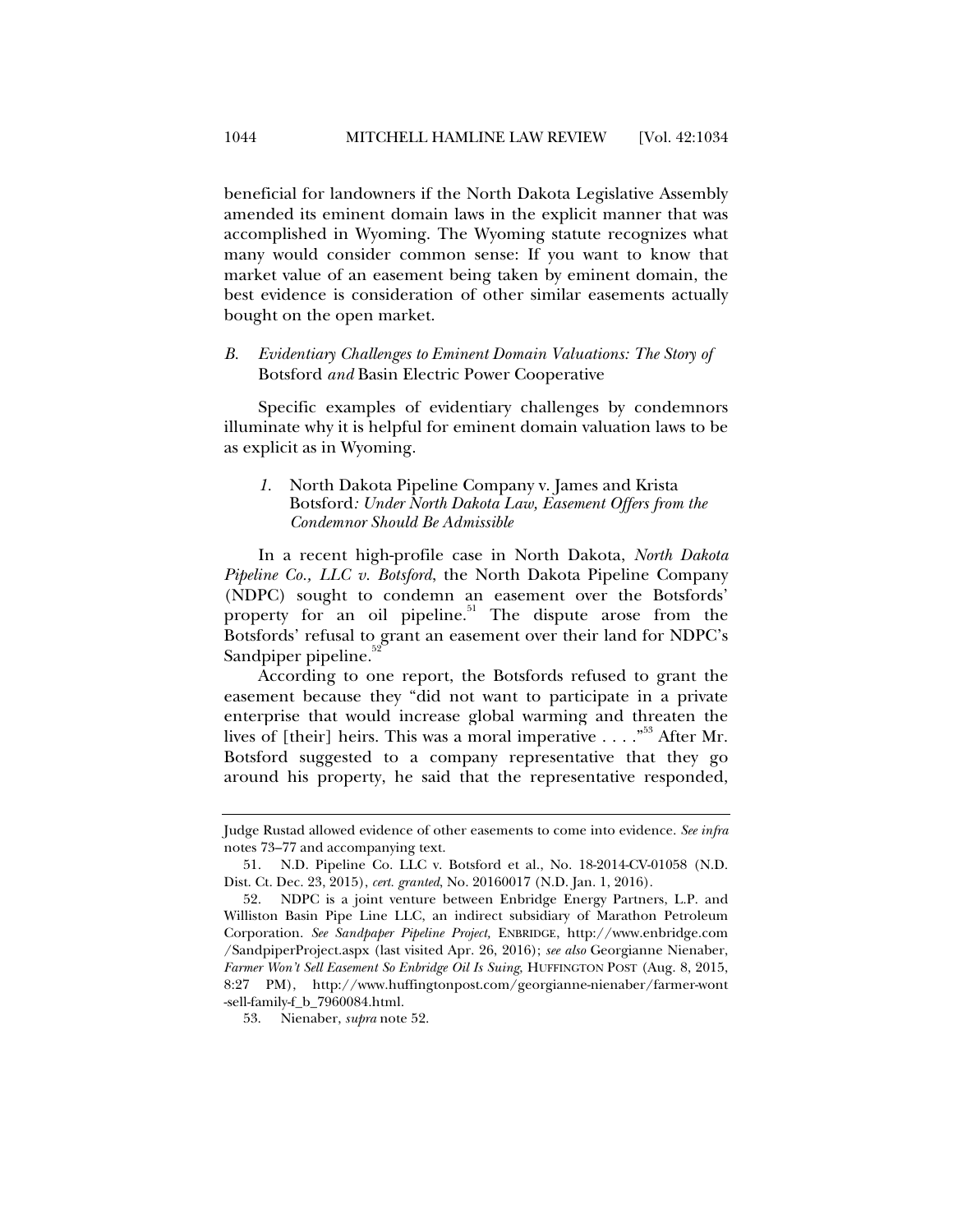"Enbridge [doesn't] go around anything—they go through it."<sup>54</sup> In the end, NDPC was granted the right to exercise eminent domain and a trial was held on the issue of just compensation.<sup>35</sup>

NDPC had made an offer to the Botsfords for the easement and the Botsfords sought to introduce the offer at trial.<sup>56</sup> NDPC argued that its offer for the easement should be excluded as evidence under rule 408 of the North Dakota Rules of Evidence, which prohibits introduction of offers of compromise as evidence. NDPC argued as follows:

Evidence of pre-condemnation offers is not admissible to prove just compensation at trial. North Dakota Rule of Evidence 408, subdivision (a)(l), bars evidence that a party offered "valuable consideration in . . . attempting to compromise" a claim, if the evidence is offered "to prove . . . the amount of a disputed claim." Similarly, "conduct [and] statement[s] made during compromise negotiations" cannot be offered to prove or disprove the validity of an amount in controversy. "The policy underlying this rule is the furtherance of compromise and settlement of disputes among parties." It reflects a determination that "open and effective discussions of compromise" are only possible where "the parties know in advance that they will not jeopardize their case by fully

(a) Prohibited Uses. Evidence of the following is not admissible, on behalf of any party, either to prove or disprove the validity or amount of a disputed claim or to impeach by a prior inconsistent statement or a contradiction:

(1) furnishing, promising, offering, accepting, promising to accept, or offering to accept a valuable consideration in compromising or attempting to compromise the claim; and

(2) conduct or a statement made during compromise negotiations.

(b) Exceptions. The court may admit this evidence for another purpose, such as proving a witness's bias or prejudice, negating a contention of undue delay, or proving an effort to obstruct a criminal investigation or prosecution. The court need not exclude evidence otherwise discoverable merely because it is presented in the course of compromise negotiations.

N.D. R. EVID. 408.

 <sup>54.</sup> *Id.*

 <sup>55.</sup> *See Botsford*, No. 18-2014-CV-01058.

 <sup>56.</sup> *Id.*

 <sup>57.</sup> North Dakota Rule of Evidence 408 states:

 <sup>58.</sup> *See Botsford*, No. 18-2014-CV-01058.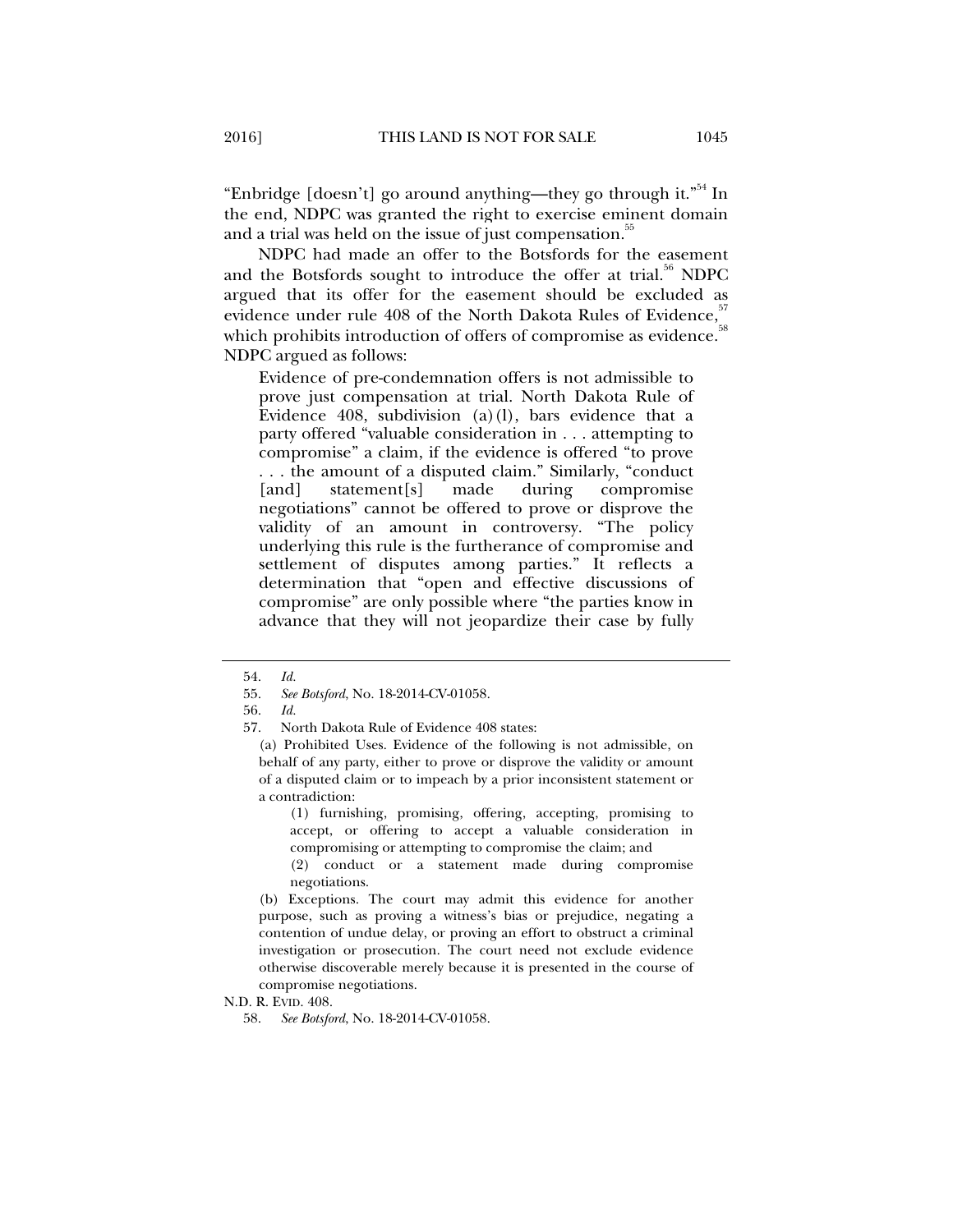discussing all aspects of a claim." NDPC's pre-litigation offer was intended to obtain an easement in the Botsfords fee property without resorting to litigation. The declarations contained in the offer constitute "conduct" and "statements" made during compromise negotiations; they are, therefore, inadmissible. Furthermore, under North Dakota law, offers of compromise made before the filing of an action are still barred by Rule 408. Therefore, it is of no legal consequence that the offer predated initiation of the condemnation proceedings.<sup>3</sup>

The Botsfords responded, arguing that NDPC's offer to the Botsfords is not an "offer to compromise" that is covered by Rule 408.<sup>60</sup> Although NDPC referred to its offer as an "offer to compromise," it failed to address the specifics of the actual offer, as well as the specific legal context in which the offer was made, both of which show that it was not, indeed, an offer to compromise.

It is illuminating to examine the actual easement offer that NDPC sought to exclude. It stated: "NDPL hereby offers to you the amount of Thirty Eight Thousand Sixty Two dollars (\$38,062.00) as full monetary *compensation* for the easement and workspace *land value*.<sup>"61</sup> The offer also indicates that it is an "offer to *purchase an easement*."62 On the third page of the offer, it lists the documents enclosed, one of which is titled "Grand Forks County Market Analysis Summary."<sup>63</sup> Below the listed item, it explains, "This Market Analysis Summary is enclosed *to support the valuation as it was applied to your property*, and is for your review."<sup>64</sup>

NDPC cited to *McCormick on Evidence*, section 274, in support of its position, but in its argument it left out a much more important and pertinent part of the discussion from that treatise. As stated in that treatise:

 <sup>59.</sup> *Id.*; Plaintiff's Motion in Limine to Exclude Evidence, *Botsford*, No. 18-2014-CV-01058, Doc No. 106 (on file with the author) (internal citations and quotations omitted); Brief in Support of Plaintiff's Motion in Limine, *Botsford*, No. 18-2014-CV-01058, Doc No. 107 (on file with the author) (internal citations and quotations omitted).

 <sup>60.</sup> *See* Defendant's Response to Plaintiff's Motion in Limine, *Botsford*, No. 18-2014-CV-01058, Doc No. 109 (on file with author).

<sup>61</sup>*. See* Exhibit A to Affidavit of Derrick Braaten, *Botsford*, No. 18-2014-CV-01058, Doc No. 111 [hereinafter Exhibit A] (on file with the author) (emphasis added).

 <sup>62.</sup> *See id.* (emphasis added)*.*

 <sup>63.</sup> *Id.* 

 <sup>64.</sup> *Id.* (emphasis added)*.*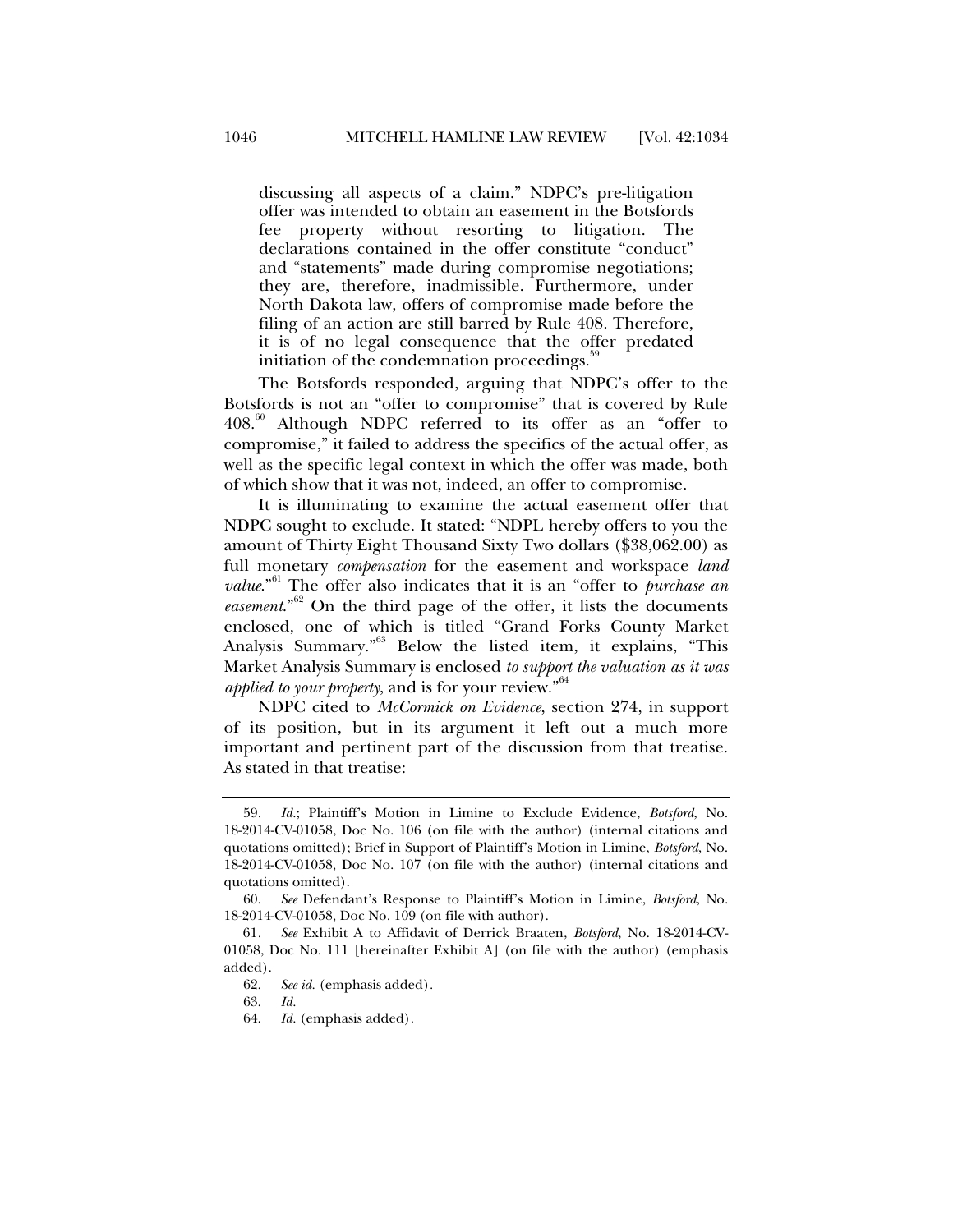To call into play the exclusionary rule, there must be an actual dispute, or at least an apparent difference of view between the parties as to the validity or amount of the claim. An offer to pay an admitted claim is not privileged. There is no policy of encouraging compromises of undisputed claims. They should be paid in full. $65$ 

There was no question that NDPC was required to pay just compensation to the Botsfords in the condemnation proceeding.<sup>6</sup> The fact that the Botsfords were attempting to submit NDPC's offer as evidence makes it clear that the Botsfords did not dispute that the amount offered was sufficient to evidence just compensation for the easement. Therefore, the claim was undisputed, and should have been paid in full as per NDPC's offer of just compensation, and the exclusionary rule cited by NDPC is inapplicable.

Further, the mandate of North Dakota Century Code section 32-15-06.1 cannot be ignored. This section first requires the following: "Before initiating negotiations for the purchase of property, the condemnor shall establish an amount which it believes to be just compensation therefor and promptly shall submit to the owner an offer to acquire the property for the full amount so established."67 Additionally, "[t]he condemnor shall provide the owner of the property with . . . a written statement and summary, showing the basis for the amount it established as just compensation for the property."68 NDPC's offer indicated that it was intended to comply with this mandate.<sup>69</sup> After indicating the amount of the offer, NDPC explained that "[t]he enclosed Calculation Sheet and Statement of Value and Summary explain how this amount was determined."<sup>70</sup> Included with the offer was NDPC's "Grand Forks County Market Analysis Summary," which NDPC explained to the Botsfords was a "Market Analysis Summary . . . [which] support[s] the valuation as it was applied to your

 <sup>65.</sup> MCCORMICK ON EVIDENCE § 274 (2d ed. 1972); *accord* MCCORMICK ON EVIDENCE § 266 (7th ed. 2013).

 <sup>66.</sup> *See* N.D. CONST. art. I, § 16 ("Private property shall not be taken or damaged for public use without just compensation having been first made to . . . the owner.").

 <sup>67.</sup> N.D. CENT. CODE ANN. § 32-15-06.1(2) (West, Westlaw through 2015 Reg. Sess. of the 64th Legis. Assemb.).

 <sup>68.</sup> *Id.* § 32-15-06.1(4).

 <sup>69.</sup> *See* Exhibit A, *supra* note 61.

 <sup>70.</sup> *Id.*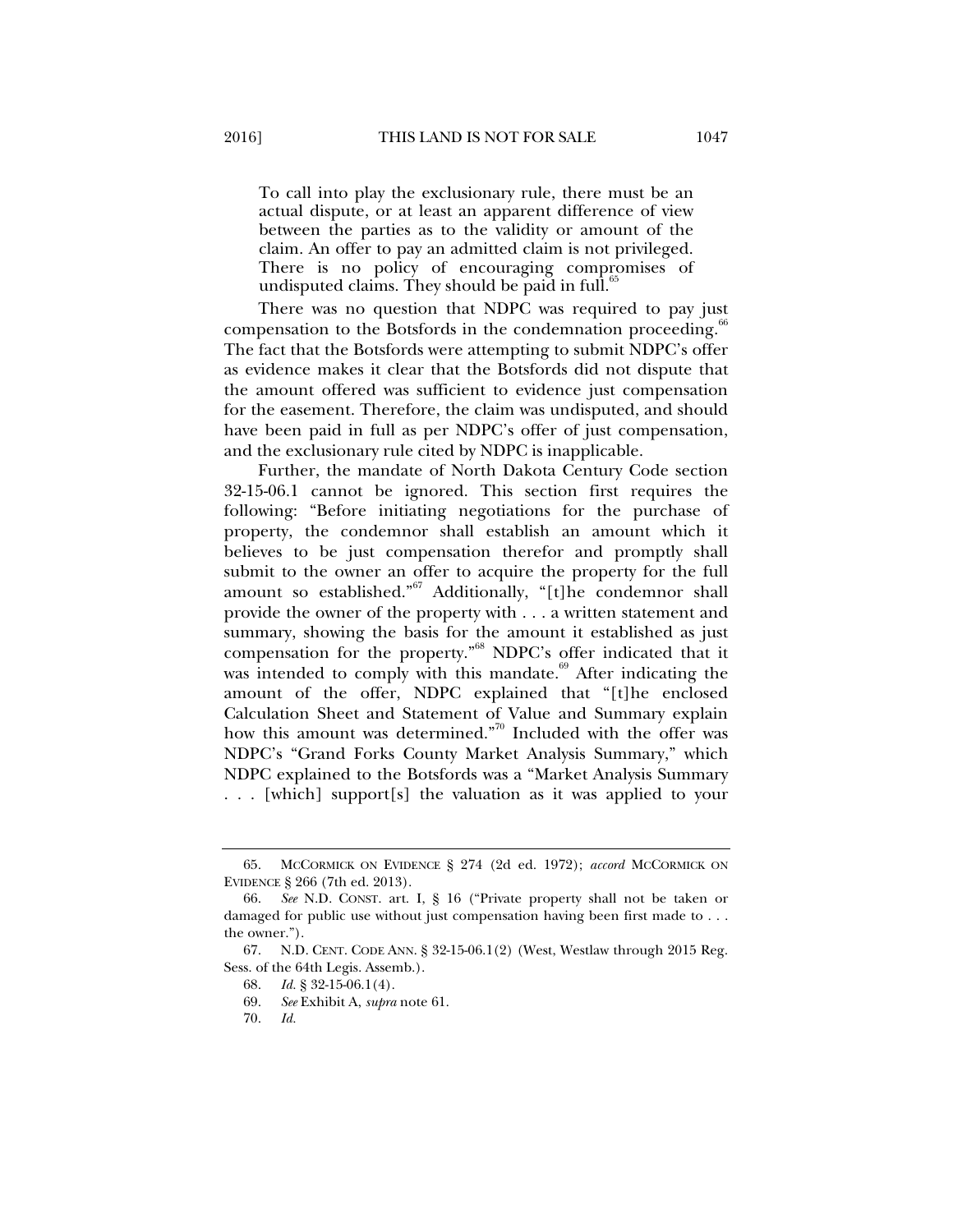property . . . .  $\cdot$  <sup>71</sup> As is required by section 32-15-06.1(2), NDPC established through its analysis what it believed to be "just compensation," and then forwarded this offer to the Botsfords. Therefore, there was no better evidence of "[t]he value of the property sought to be condemned"<sup>72</sup>—in this case, an easement over the Botsford's land.

The requirement that a condemnor determine what it believes to be "just compensation" should not be an idle act. If a condemnor follows the dictate of this law, then there is no question that its original offer based on its determination should be the floor for establishing just compensation for the taking.

## *2.* Basin Electric Power Cooperative v. Wayne Hauge*: Easement Offers from Third Parties Should Be Admissible*

#### *a. Easement Offers Are Competent Evidence of Market Value*

Another challenge to traditional appraisal methodology in North Dakota recently came in *Basin Electric Power Cooperative v. Wayne Hauge*. 73 Basin Electric Power Cooperative (Basin) filed an action to condemn an easement for an electric transmission line across Mr. Hauge's property.<sup>74</sup> Mr. Hauge's resistance to the taking was based on the fact that the land over which Basin wanted an easement was his family's homestead, and he had made a decision to never allow another easement on that land.<sup>75</sup> Nonetheless, Basin was allowed to take an easement via eminent domain authority, and Mr. Hauge found himself at a trial regarding just compensation for the taking.<sup>76</sup> One of the issues at the trial, however, was whether Mr. Hauge could offer testimony regarding other easements he had negotiated on his land.<sup>77</sup> As was argued, no one knows the land better than the landowner himself.<sup>78</sup>

 <sup>71.</sup> *Id.*

 <sup>72.</sup> *See* N.D. CENT. CODE ANN. § 32-15-22(1) (Westlaw).

 <sup>73.</sup> No. 53-2014-CV-00695 (N.D. Dist. Ct. Feb. 9, 2016) (on file with author).

 <sup>74.</sup> *Id.* 

 <sup>75.</sup> *Id.*; *see also* Derrick Braaten, *AgVocate: Our Land Is Not for Sale*, AGWEEK (Dec. 9, 2015, 8:00 AM), http://www.agweek.com/columns/derrick-braaten /3898104-agvocate-our-land-not-sale.

 <sup>76.</sup> *Hauge*, No. 53-2014-CV-00695.

 <sup>77.</sup> *Id.*

 <sup>78.</sup> *Id.*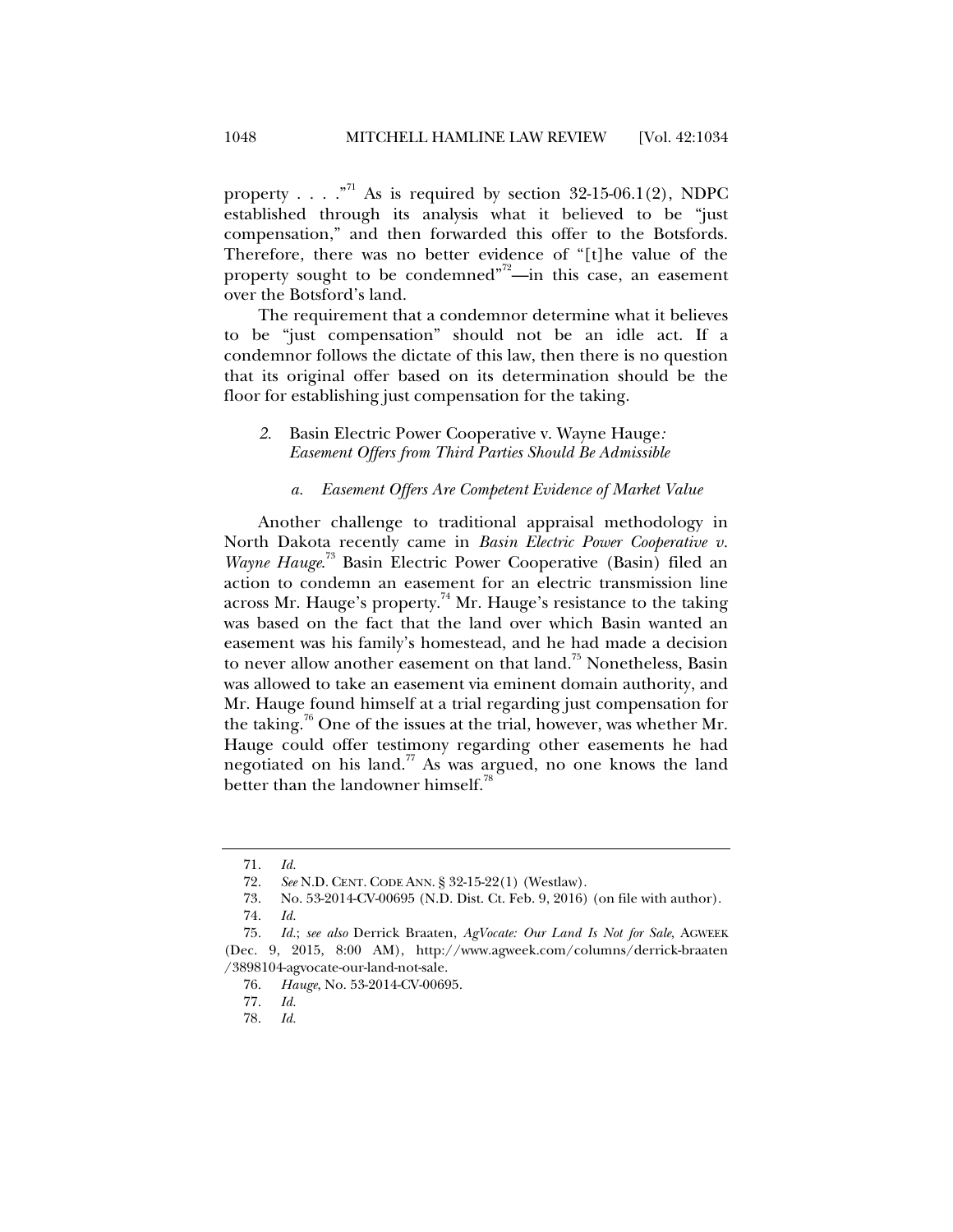Mr. Hauge intended to submit other easement offers as evidence of the market value for the easement Basin sought to take, and Basin objected that in the other transactions, the company buying the pipeline easement was not a "willing buyer."<sup>79</sup> The court allowed Mr. Hauge to testify as to the value of the other easements, and Basin was allowed to cross-examine and produce its own evidence in rebuttal.<sup>80</sup> An appraiser hired by Basin testified that when a company is seeking an easement for a pipeline or transmission line route, the company is limited to a linear corridor and therefore is not a willing buyer.<sup>81</sup> On cross-examination, however, the appraiser admitted that the company was the one who chose the route, and was able to deviate from the route if it so chose.<sup>82</sup> In the end, the issue of whether a company in another

transaction was or was not a willing buyer is a fact issue, the

determination of which should be made by the fact-finder.

# *b. Landowner Testimony Regarding Market Value Is Subject to Cross-Examination, But Should Not Be Excluded Based on Foundation*

Landowners are given significant latitude in North Dakota to testify on the issue of valuation of real property. "The general rule is that an owner of property may testify without qualification other than the fact of ownership as to its value."<sup>83</sup> This rule holds true not only in North Dakota, but in numerous other jurisdictions.<sup>84</sup> This is an exception to the rule that lay witnesses typically may not offer opinion testimony.<sup>85</sup> While not controlling precedent in all jurisdictions, in response to the apparent concerns of condemnors who might object to such lay opinion testimony, the Supreme

 <sup>79.</sup> *Id.* The proceedings were held on record in the chambers of Judge Joshua B. Rustad.

 <sup>80.</sup> *Id.*

 <sup>81.</sup> *Id.* (citing the testimony of Joe Ibach in open court).

 <sup>82.</sup> *Id.*

 <sup>83.</sup> *Pfliger v. Peavey Co.*, 310 N.W.2d 742, 747 (N.D. 1981).

 <sup>84.</sup> *See, e.g.*, 3 FRED LANE, LANE GOLDSTEIN TRIAL TECHNIQUE § 16:17 (3d ed. 2015) (detailing cases from numerous jurisdictions where such opinion testimony was allowed).

 <sup>85.</sup> *See generally* J.E. Macy, Annotation, *Competency of a Witness to Give Expert Opinion Testimony as to Value of Real Property*, 159 A.L.R. 7 (1946); *see also* N.D. R. EVID. 701. Other jurisdictions' Rule 701 also regulate opinion testimony by lay witnesses. *See, e.g.*, FED. R. CIV. P. 701; MINN. R. EVID. 701.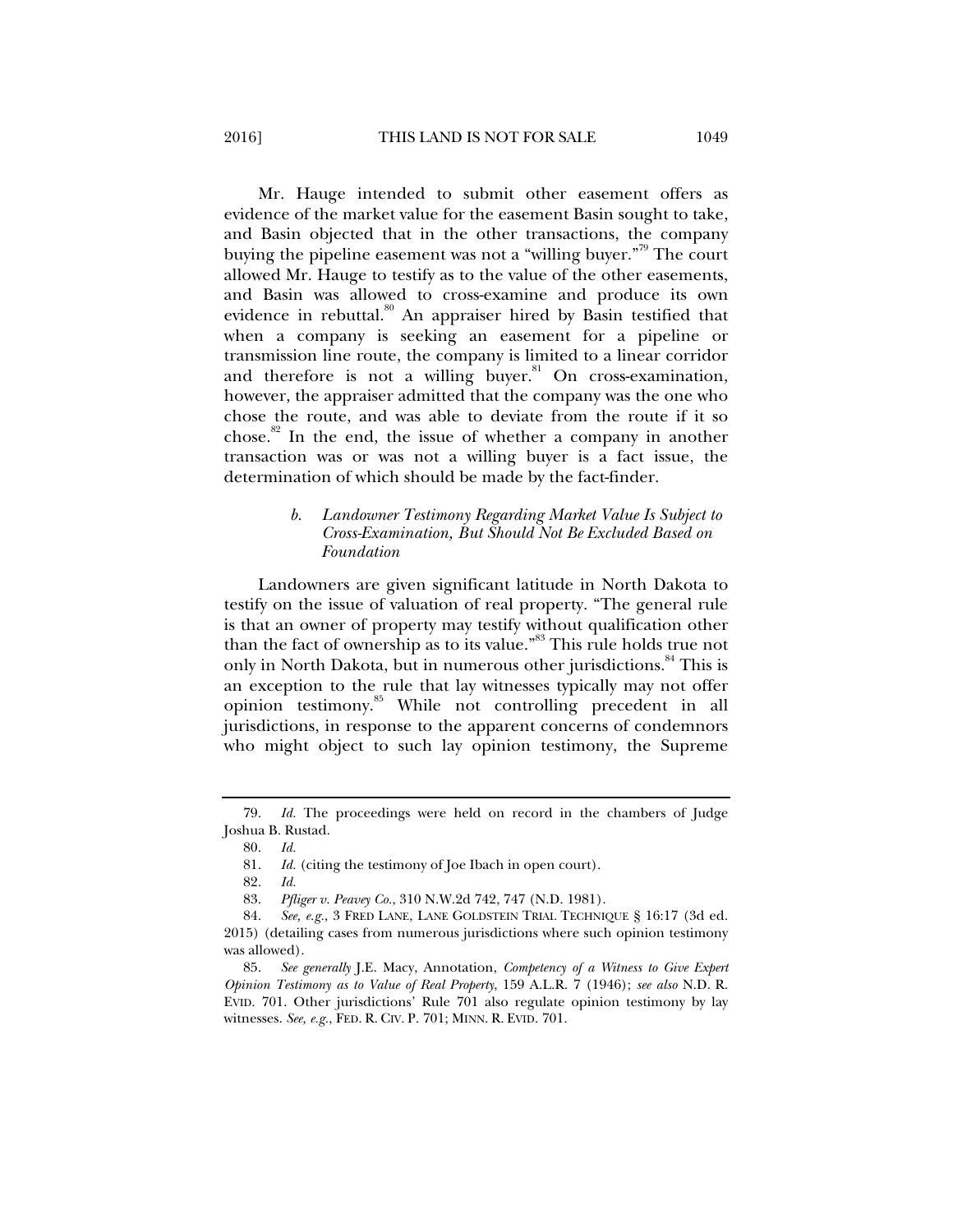Court of Arkansas offered a helpful and concise explanation of the rule:

Of course, such opinion testimony, either by the landowner or his value witnesses, may be stricken on motion if there is no fair or logical basis for its support. Once the landowner or his qualified expert witness has expressed into evidence his opinion as to fair market values, the burden then shifts to the condemnor to show by cross-examination that the landowner or the witnesses has no logical basis to support his opinion before such testimony is subject to being stricken from the record on motion. If on cross-examination, the condemnor is unable to draw from the landowner or his expert witness more than a weak or questionable basis for his opinion, that fact has a bearing on the weight to be given the testimony by the jury, and the testimony should not be stricken on motion.

The Supreme Court of North Dakota has stated that the "liberal rule that permits an owner to testify concerning the value of his property is based upon a presumed familiarity with the subject, acquired from having purchased it or from having gained a knowledge in some other way, sufficient to qualify him."<sup>87</sup>

# *C. Courts Should Continue Liberally Applying the Landowner Testimony Rule Based Upon the Landowner's Presumed Familiarity with the Land and Its Value*

Although North Dakota and other jurisdictions have liberal rules that allow landowners to testify as to the value of their own property, there will always be condemnors and other parties who will attempt to restrict that testimony as much as possible, as exemplified by the arguments made by NDPC and Basin. As the Wyoming Legislature explicitly recognized, however, there are times when the typical appraisal methodology of looking at the parcel of land before and after the hypothetical easement results in nominal or no compensation for the landowner.<sup>88</sup> Indeed, North

 <sup>86.</sup> Ark. State Highway Comm'n v. Jones, 505 S.W.2d 210, 211–12 (Ark. 1974) (citations omitted).

 <sup>87.</sup> Alm Constr. Co. v. Vertin, 118 N.W.2d 737, 748 (N.D. 1962) (internal quotations omitted).

 <sup>88.</sup> *See* N. States Power Co. v. Effertz, 94 N.W.2d 288, 294 (N.D. 1958); 60 AM. JUR. *Trials*, *supra* note 36.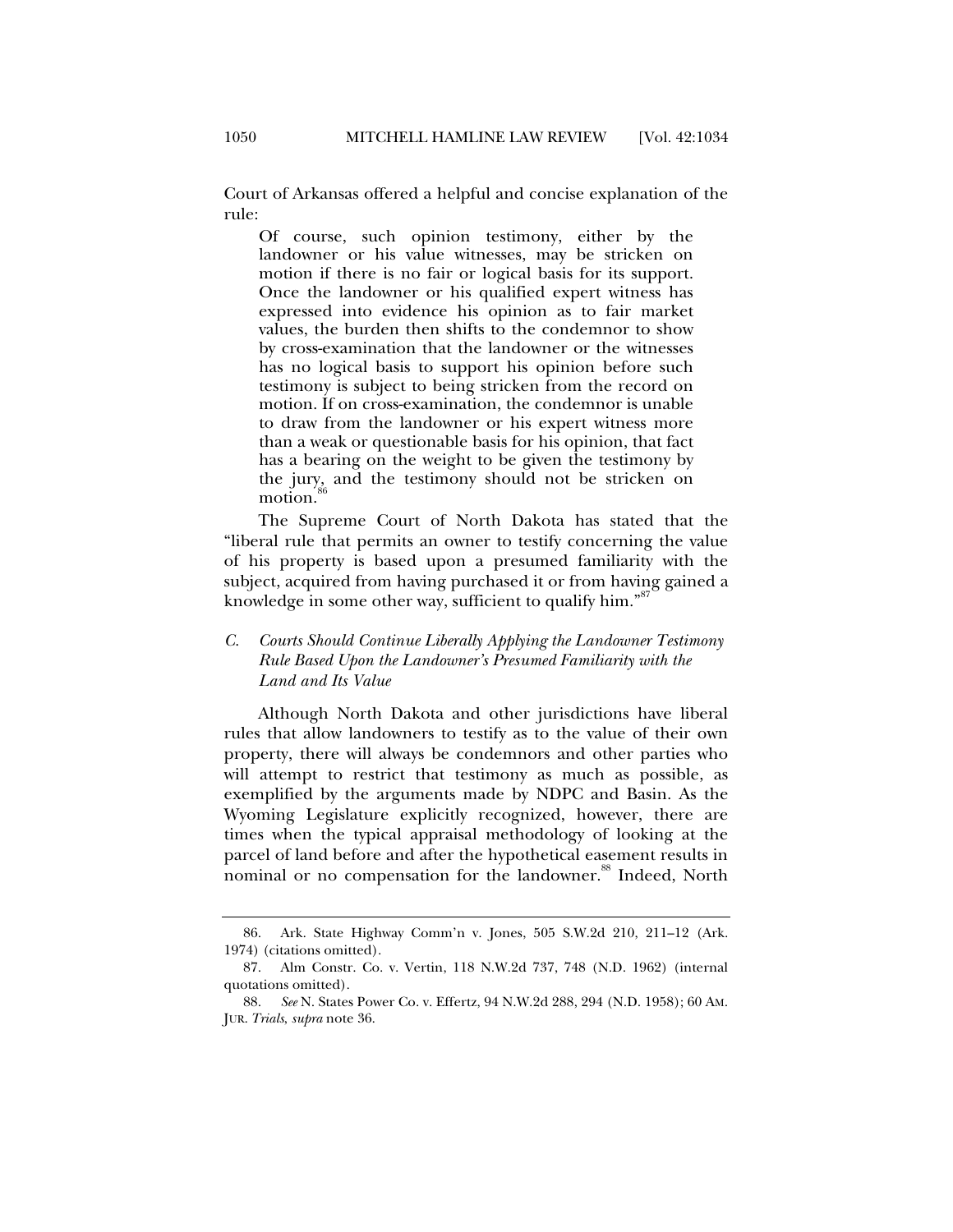Dakota's Constitution, like many other state constitutions, states that "[p]rivate property shall not be taken or damaged for public use without just compensation having been first made to, or paid into court for the owner . . . .  $.^{89}$  It is simply not possible for just compensation to be "first made to [the landowner] or paid into court" if the condemnor's appraiser is correct that there is no loss to the value of the land, and therefore no payment whatsoever to make to the landowner or deposit with the court. As such, the courts need to recognize a liberal rule allowing landowners to testify, especially considering that the landowners are typically being sued by large entities who can afford to hire expensive appraisers, which was the case in *Basin Electric*.

# IV. DAMAGES TO REAL ESTATE: PROBLEMS AND SOLUTIONS RELATED TO ADEQUATE COMPENSATION FOR DAMAGES ARISING FROM OIL AND GAS DEVELOPMENT

There are also problems with valuation of damages to real estate outside of the eminent domain context, specifically because the concept of diminution in market value is still pertinent to these valuations. Although there is a separate body of case law and different laws that apply, the energy industry applies the same reasoning to the damage it causes outside of the context of eminent domain.

In North Dakota and in some other states, practitioners in the oil and gas industry typically distinguish between expected damages from construction of well pads and access roads, and other unanticipated damages from, for example, oil and saltwater spills.<sup>90</sup> As will be explained, oil and gas operators typically have certain rights to use of the surface, and that use only gives rise to damages when a statute creates the right for damages.<sup>91</sup> On the other hand, if the use of the land goes beyond the rights of the operator to use

 <sup>89.</sup> N.D. CONST. art. I, § 16.

 <sup>90.</sup> *See generally* Kartch v. EOG Res., Inc., No. 4:10-cv-014, 2010 WL 4260103, at \*1 (D.N.D. Oct. 22, 2010). The court in this case explained that prior to adoption of the compensation statute, surface owners did not have an accepted right to compensation for reasonable use of the surface. *Id.* at \*2. The implied conclusion as recognized by other courts is that a use beyond that which is reasonably necessary will give rise to an action for damages. *See* Getty Oil Co. v. Jones, 470 S.W.2d 618, 622 (Tex. 1971).

 <sup>91.</sup> *Kartch*, 2010 WL 4260103, at \*1.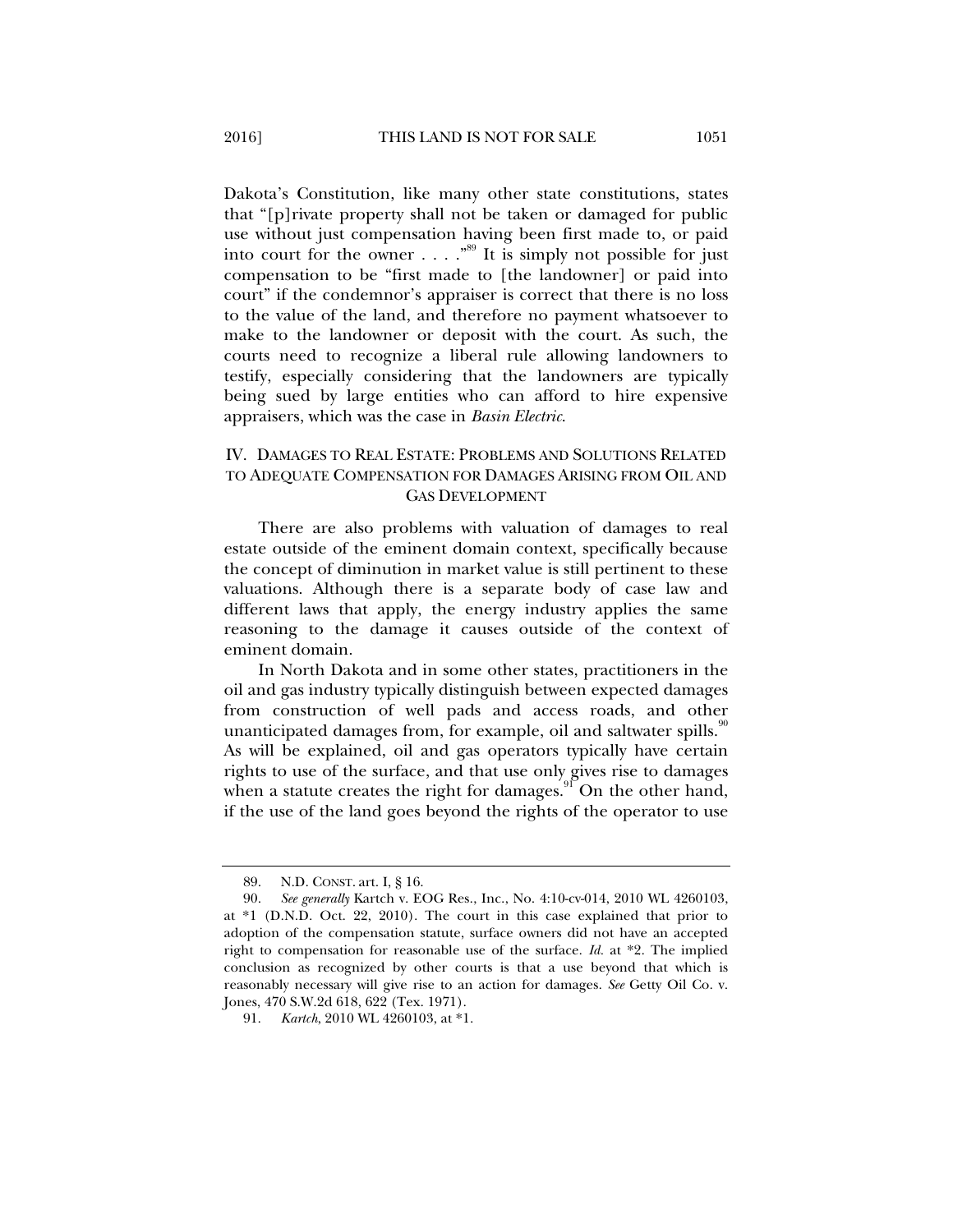the surface for production, such as with a spill, then common law actions are available.<sup>92</sup>

#### *A. The Split Estate and the Implied Easement*

To understand the interplay between these different categories of damages and corresponding rights, it is necessary to understand the nature of the split estate. A split estate refers to a situation in which the owner of the surface of land is different than the owner of the minerals.<sup>93</sup> The mineral estate is dominant over the surface estate, and the mineral estate affords its owner an implied servitude for access to and use of the surface estate. $94$  Additionally, the granting of an oil and gas lease by a mineral owner gives the lessee under such a lease these same rights.<sup>95</sup>

Whether the express uses are set out or not, the mere granting of the lease creates and vests in the lessee the dominant estate in the surface of the land for the purposes of the lease; by implication it grants the lessee the use of the surface to the extent necessary to a full enjoyment of the grant.<sup>96</sup>

Landowners in North Dakota and their attorneys are faced with myriad issues when the fee simple absolute estate is severed, particularly with respect to minerals such as oil and gas. The fee simple estate can be split by a reservation of minerals in a deed or other conveyance, or by a grant of any or all of the minerals underlying the surface estate.<sup>97</sup> "Minerals in place are land, and may be conveyed as other lands are conveyed."<sup>98</sup> "After severance, the surface and minerals are held by separate and distinct titles in severalty, and each is a freehold estate of inheritance."<sup>99</sup>

 <sup>92.</sup> *Id.*

 <sup>93.</sup> For further explanation of the split estate, see *Split Estate*, BUREAU LAND MGMT., http://www.blm.gov/wo/st/en/prog/energy/oil\_and\_gas/best \_management\_practices/split\_estate.html (last visited May 15, 2016).

 <sup>94.</sup> Hunt Oil Co. v. Kerbaugh, 283 N.W.2d 131, 135 (N.D. 1979) ("[T]he surface estate is servient in the sense it is charged with the servitude for those essential rights of the mineral estate."); *see also* Christina v. Emineth, 212 N.W.2d 543, 550 (N.D. 1973) (describing the attendant rights of the owner of a surface estate and those of a mineral owner).

 <sup>95.</sup> Feland v. Placid Oil Co., 171 N.W.2d 829, 834 (N.D. 1969).

 <sup>96.</sup> *Id.*

 <sup>97.</sup> *See* Beulah Coal Mining Co. v. Heihn, 180 N.W. 787, 789 (N.D. 1920).

 <sup>98.</sup> *Id.*

 <sup>99.</sup> Bilby v. Wire, 77 N.W.2d 882, 886 (N.D. 1956) (internal quotations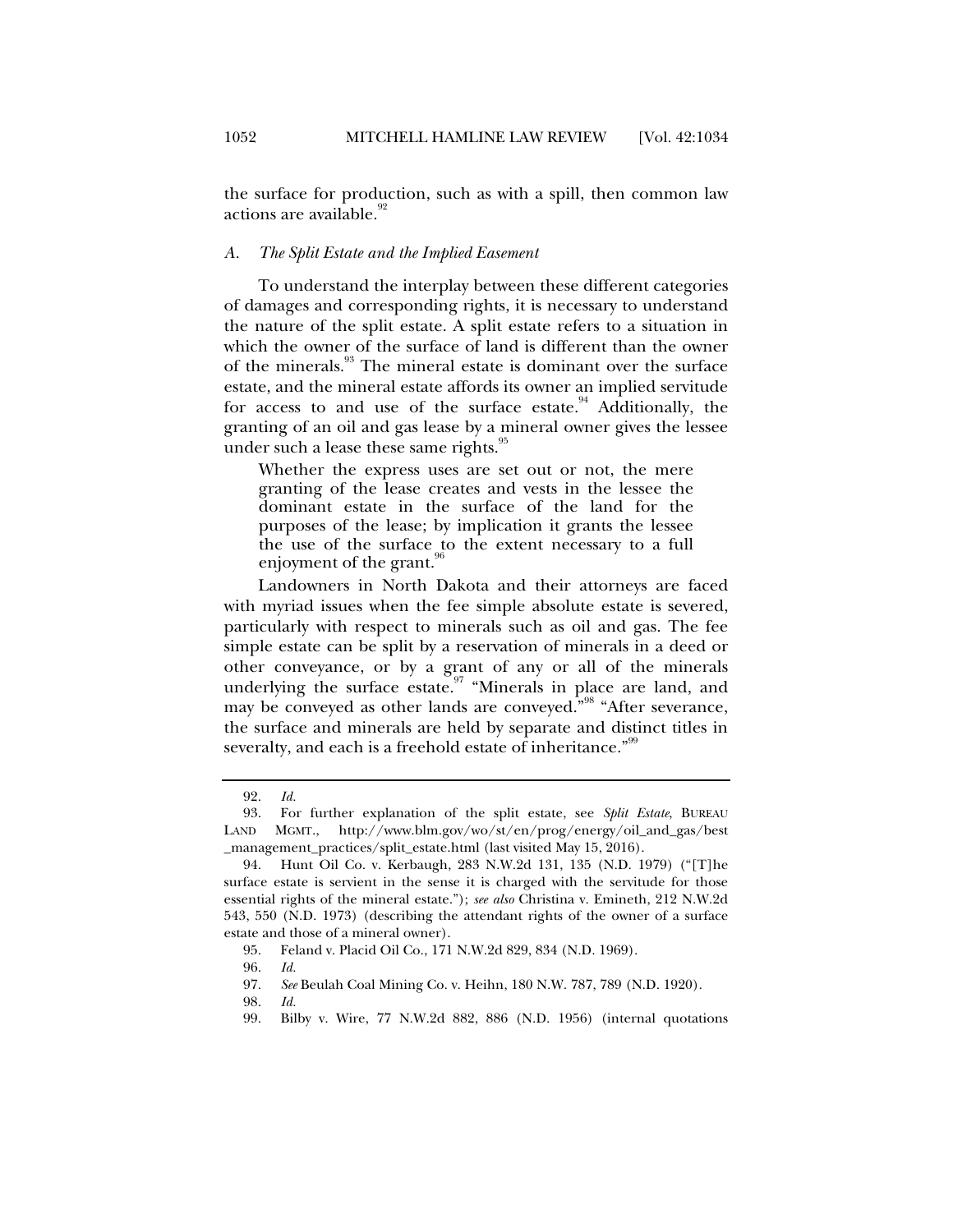Different strata and different minerals may be severed separately.<sup>100</sup> The most common situation in the North Dakota oil patch is a split estate involving one person who owns the surface estate, and one or more others who own the mineral rights underlying that surface estate.<sup>101</sup> Landowners and their lawyers must understand the basic rights that belong to the owner of the surface estate and the owner of the mineral estate.

The rights granted to the dominant estate owner are limited: "[T]he rights of the owner of the mineral estate are limited to so much of the surface and such use thereof as are [r]easonably necessary to explore, develop, and transport the materials."<sup>102</sup>

In *Getty Oil Co. v. Jones*, the seminal case regarding the rights of the mineral owner in a split estate situation, the Texas Supreme Court explained the concept of due regard, and adopted what has come to be known as the "accommodation doctrine."<sup>103</sup> Essentially, the accommodation doctrine requires due regard for the surface

[T]he question of what is a reasonable use of the premises is a question of fact, and although the drilling operator may use as much of the surface as may be reasonably necessary, he cannot be unreasonable in the use of such land, nor oppressive or capricious in its use. The owner of the minerals may do what is reasonably necessary to recover minerals, but the mineral owner or agent is not the final judge as to what is reasonably necessary. This is a question of fact for the determination of the jury.

*Union Producing Co.*, 146 So.2d at 555–56; *see also Hunt Oil Co.*, 283 N.W.2d at 137 (citations omitted) ("Whether or not the use of the surface estate by the mineral estate owner is reasonably necessary is a question of fact for the trier of facts."). Further informing the determination of reasonable use of the surface is "the concept that the owner of the mineral estate must have due regard for the rights of the surface owner and is required to exercise that degree of care and use which is a just consideration for the rights of the surface owner." *Hunt Oil Co.*, 283 N.W.2d at 135 (citations omitted).

103. 470 S.W.2d at 622–23; *see also* WILLIAMS & MEYERS, *supra* note 26.

omitted).

 <sup>100.</sup> *See, e.g.*, *Beulah Coal Mining*, 180 N.W. at 787.

 <sup>101.</sup> *See, e.g.*, Hunt Oil Co. v. Kerbaugh, 283 N.W.2d 131, 135 (N.D. 1979); *Beulah Coal Mining*, 180 N.W. at 787.

 <sup>102.</sup> *Hunt Oil Co.*, 283 N.W.2d at 135; *see also* Union Producing Co. v. Pittman, 146 So.2d 553, 555 (Miss. 1962) (citation omitted) ("[A] grant or reservation of mines or minerals gives to the mineral owner the incidental right of entering, occupying, and making such use of the surface lands as is reasonably necessary in exploring, mining, removing, and marketing the minerals."). According to the *Union Producing* court: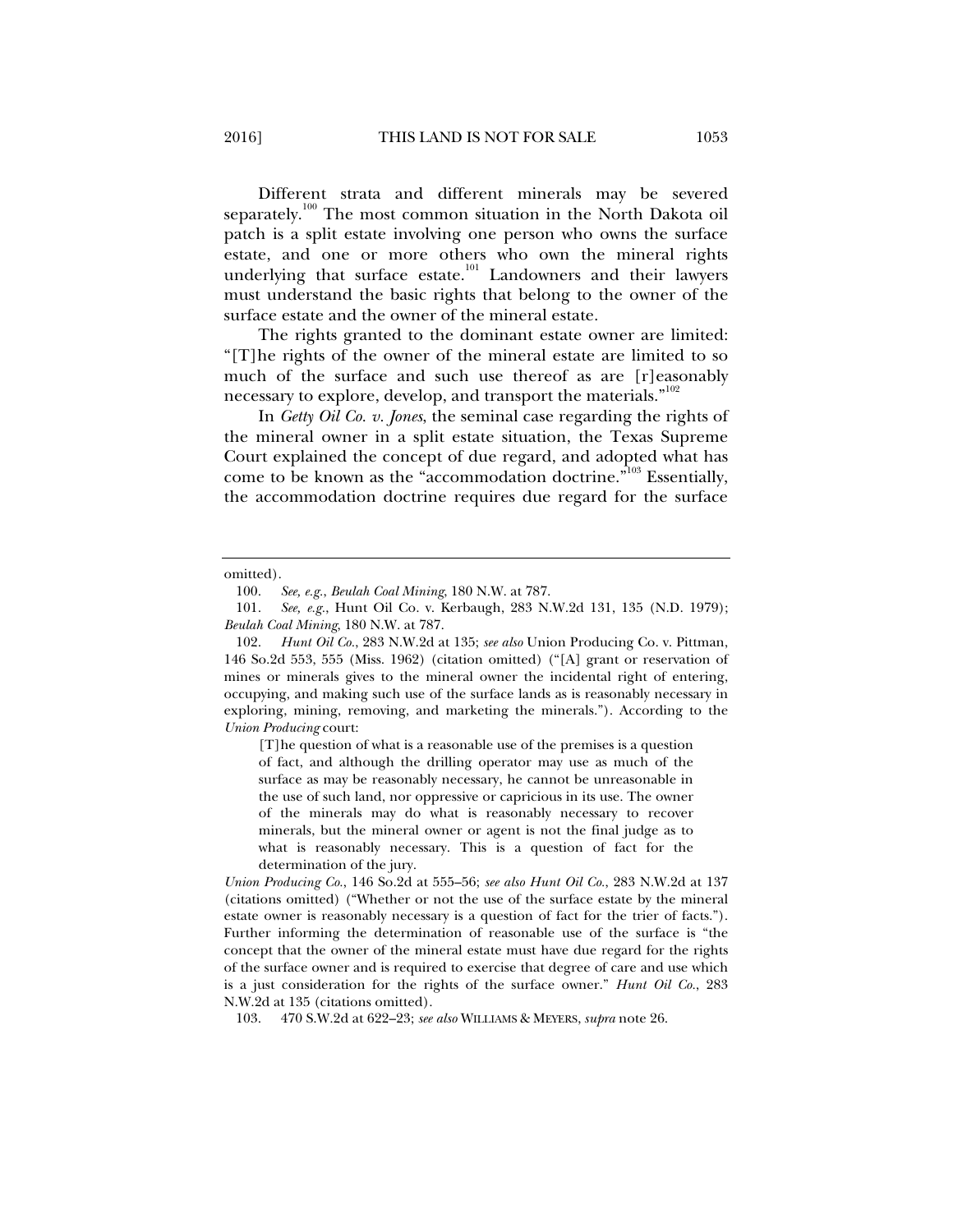owner and his use of the property.<sup>104</sup> While the mineral owner may have the right to do what is reasonably necessary to obtain production of the minerals, if there are alternatives available to the mineral developer, some of which harm the surface use, and some which do not, the mineral developer generally must utilize the alternative that does not disrupt the surface use. $^{105}$ 

Jurisdictions vary in the degree to which they apply the concept of "due regard" or "reasonable accommodation," more frequently known as the "accommodation doctrine." Prior to the Texas Supreme Court's decision in *Getty Oil*, Texas followed the unidimensional "reasonably necessary" test.<sup>106</sup> Many states, including North Dakota, have now adopted the accommodation doctrine.107 A closer look at the language in *Hunt Oil* helps shed light on the position North Dakota has taken regarding the accommodation doctrine:

We agree a *pure* balancing test is not involved under the accommodation doctrine where no reasonable alternatives are available. *Where alternatives do exist*, however, the concepts of due regard and reasonable necessity *do require a weighing of the different alternatives against the inconveniences to the surface owner*. Therefore, once alternatives are shown to exist a balancing of the mineral and surface owner's interest does occur.<sup>1</sup>

 <sup>104. 470</sup> S.W.2d at 622.

 <sup>105.</sup> *Id.* (internal citations omitted) ("The due regard concept defines more fully what is to be considered in the determination of whether a surface use by the lessee is reasonably necessary. There may be only one manner of use of the surface whereby the minerals can be produced. The lessee has the right to pursue this use, regardless of surface damage. And there may be necessitous temporary use governed by the same principle. But under the circumstances indicated here (i.e., where there is an existing use by the surface owner which would otherwise be precluded or impaired) and where under the established practices in the industry there are alternatives available to the lessee whereby the minerals can be recovered, the rules of reasonable usage of the surface may require the adoption of an alternative by the lessee.").

 <sup>106.</sup> *See* WILLIAMS & MEYERS, *supra* note 26 ("Excessive user has been found by reason of . . . occupation of more of the surface than was reasonably necessary for the full enjoyment of the minerals . . . ." (citation omitted)).

 <sup>107.</sup> *Id.*; *see also Hunt Oil Co.*, 283 N.W.2d 131 at 137 (applying the accommodation doctrine).

 <sup>108.</sup> *Hunt Oil Co.*, 283 N.W.2d 131 at 137 (citing *Getty Oil Co.*, 470 S.W.2d at 623) (emphasis added). The court also noted:

It is important to note that the Texas Supreme Court in *Getty*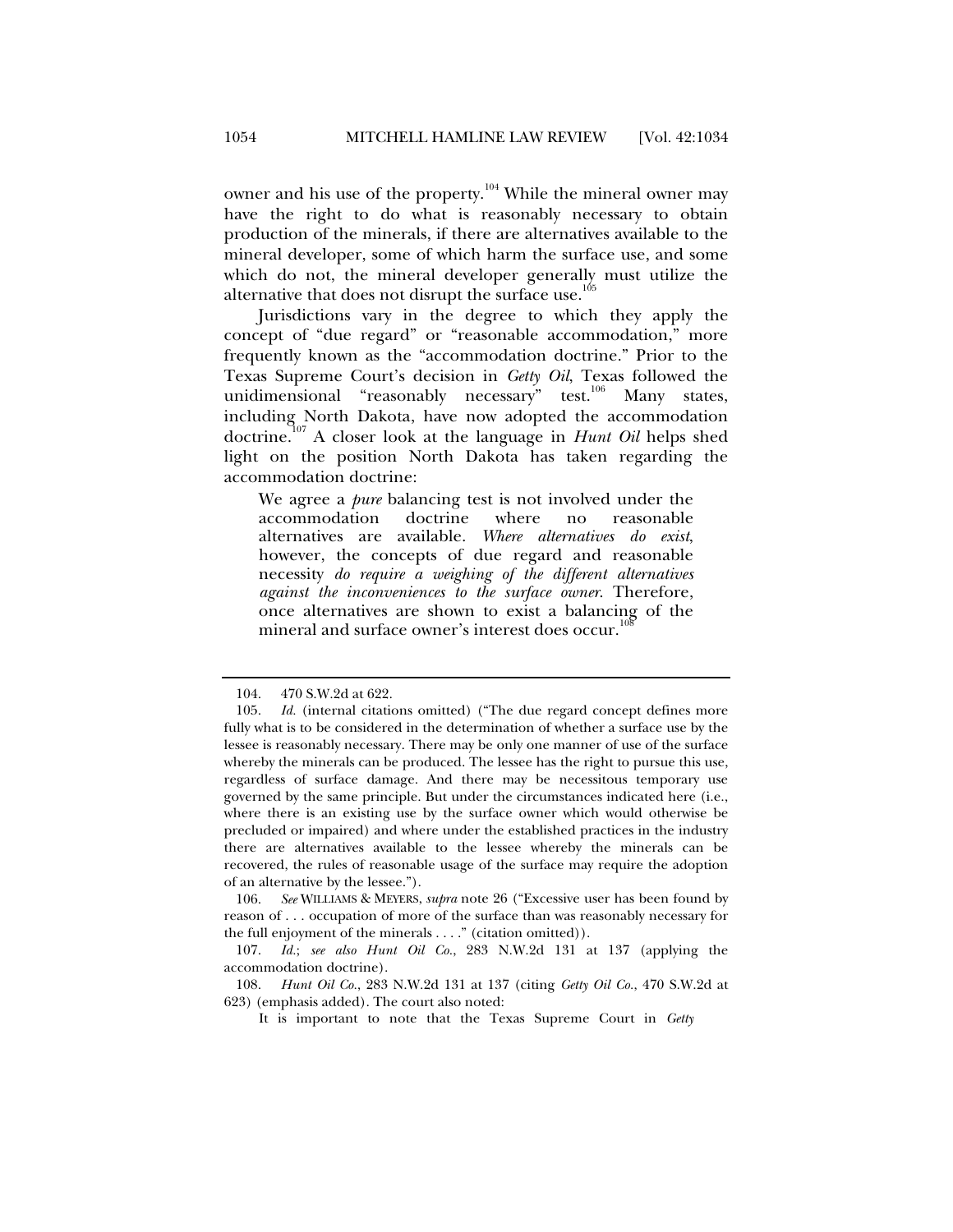Thus, the North Dakota Supreme Court agreed with Texas insofar as it did not adopt a *pure* balancing test, but it went further than the *Getty Oil* court. Specifically, the court held by that, where alternatives exist, there *is* a balancing that takes place between the potential alternatives to the developer and the inconveniences to the surface owner.<sup>109</sup>

#### *B. Damages Arising from Well Site and Infrastructure Development*

#### *1. Compensation Statutes and North Dakota's Surface Damages Act*

Pursuant to the common law discussed above, there was also no legal requirement for a mineral developer to pay damages to the surface owner if its use of the surface fell within its rights under the implied easement. Prior to the adoption of certain statutes in many of the oil-producing states, "[t]he rights of the surface owner were perceived as being limited to seeking relief in tort if the mineral owners [sic] use of the surface was unreasonable or negligent."<sup>110</sup>

concluded the accommodation doctrine is not a balancing type test weighing the harm or inconvenience to the owner of one type of interest against the benefit to the other. Rather the court said the test is the availability of alternative non-conflicting uses of the two types of owners. Inconvenience to the surface owner is not the controlling element where no reasonable alternatives are available to the mineral owner or lessee. The surface owner must show that under the circumstances, the use of the surface under attack is not reasonably necessary.

*Id.* 

 109. Gerrity Oil & Gas Corp. v. Magness, 946 P.2d 913, 927 (Colo. 1997). The fact that neither the surface owner nor the severed mineral rights holder has any absolute right to exclude the other from the surface may create tension between competing surface uses. "The broad principle by which these tensions are to be resolved is that each owner must have due regard for the rights of the other in making use of the estate in question." This "due regard" concept requires mineral rights holders to accommodate surface owners to the fullest extent possible consistent with their right to develop the mineral estate.

*Id.* (citing Grynberg v. City of Northglenn, 739 P.2d 230, 234 (Colo. 1987))

 110. Order Denying Motion to Strike Jury Demand, Kartch v. EOG Res., Inc., No. 4:10-cv-014 (D.N.D. Oct. 22, 2010), 2010 WL 4260103 at \*2 (citing Murphy v. Amoco Prod. Co., 729 F.2d 552, 554–56, 555 n.3 (8th Cir. 1984); *Hunt Oil Co.*, 283 N.W.2d at 135 n.4).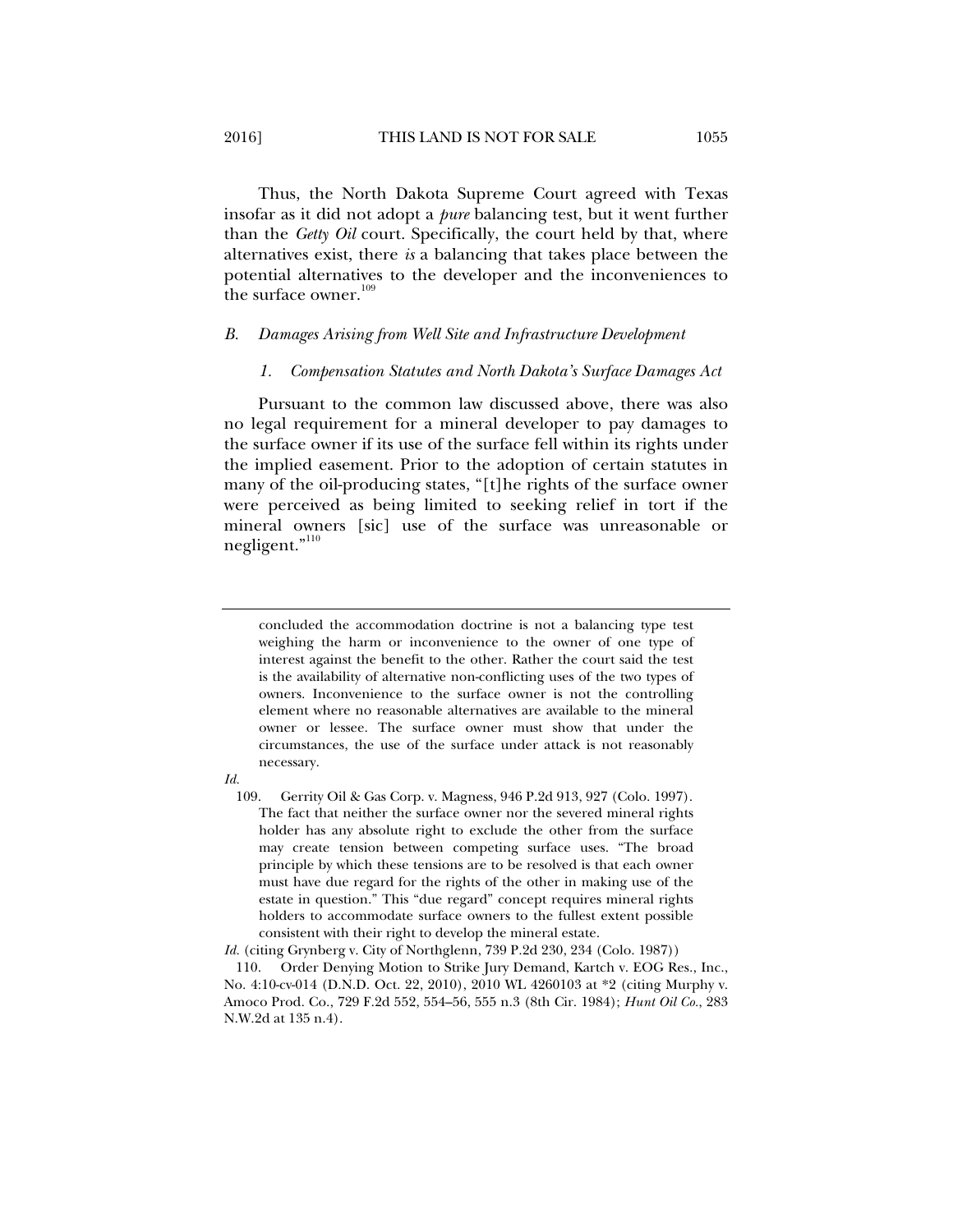Due to the perceived inequities of this situation, many states have passed surface damage compensation acts requiring compensation even if the mineral owner has an implied easement or an express lease. North Dakota passed the Oil and Gas Production Damage Compensation Act (Surface Damage Act), which provided, *inter alia*, a requirement that mineral developers compensate surface estate owners for damage arising from construction of well pads and access roads.<sup>111</sup> The "purpose of [the Surface Damage Act] is to provide the maximum amount of constitutionally permissible protection to surface owners and other persons from the undesirable effects of development of minerals."<sup>112</sup> The primary provisions of the Surface Damage Act provide various requirements for mineral developers to apprise surface owners of anticipated activities, and most importantly, to pay damages for damage to the surface estate arising from drilling and production operations.<sup>113</sup>

Although litigation in the state district courts is frequent, there are only a handful of reported decisions on the Surface Damage Act in North Dakota. One case brought pursuant to this statute, *Kartch v. EOG Resources, Inc.*, was the subject of a summary judgment decision in the U.S. District Court for the District of North Dakota.<sup>114</sup> The court ruled on several damage items in a manner inconsistent with the intent and purpose of the Surface Damage Act.

In *Kartch*, the court considered claims for "(1) excessive noise; (2) contamination of soil and water; (3) diminished air quality, use of flare, and excessive odors; (4) excessive litter; and (5) storage of unnecessary equipment."<sup>115</sup>

With respect to the excessive noise, the surface owner testified:

I can hear that generator running in my home with the windows closed. I can hear that generator running virtually—I can hear the generator running from every corner of any piece of property I own there. It appears to

 <sup>111.</sup> *See* N.D. CENT. CODE ANN. ch. 38-11.1 (West, Westlaw through 2015 Reg. Sess. of the 64th Legis. Assemb.).

 <sup>112.</sup> *Id.* § 38-11.1-02.

 <sup>113.</sup> *See generally id.* § 38-11.1-01 through -10.

 <sup>114.</sup> Order Denying Motion to Strike Jury Demand, *supra* note 110.

 <sup>115.</sup> Kartch v. EOG Res., Inc., 845 F. Supp. 2d 995, 1009 (D.N.D. Feb. 29, 2012).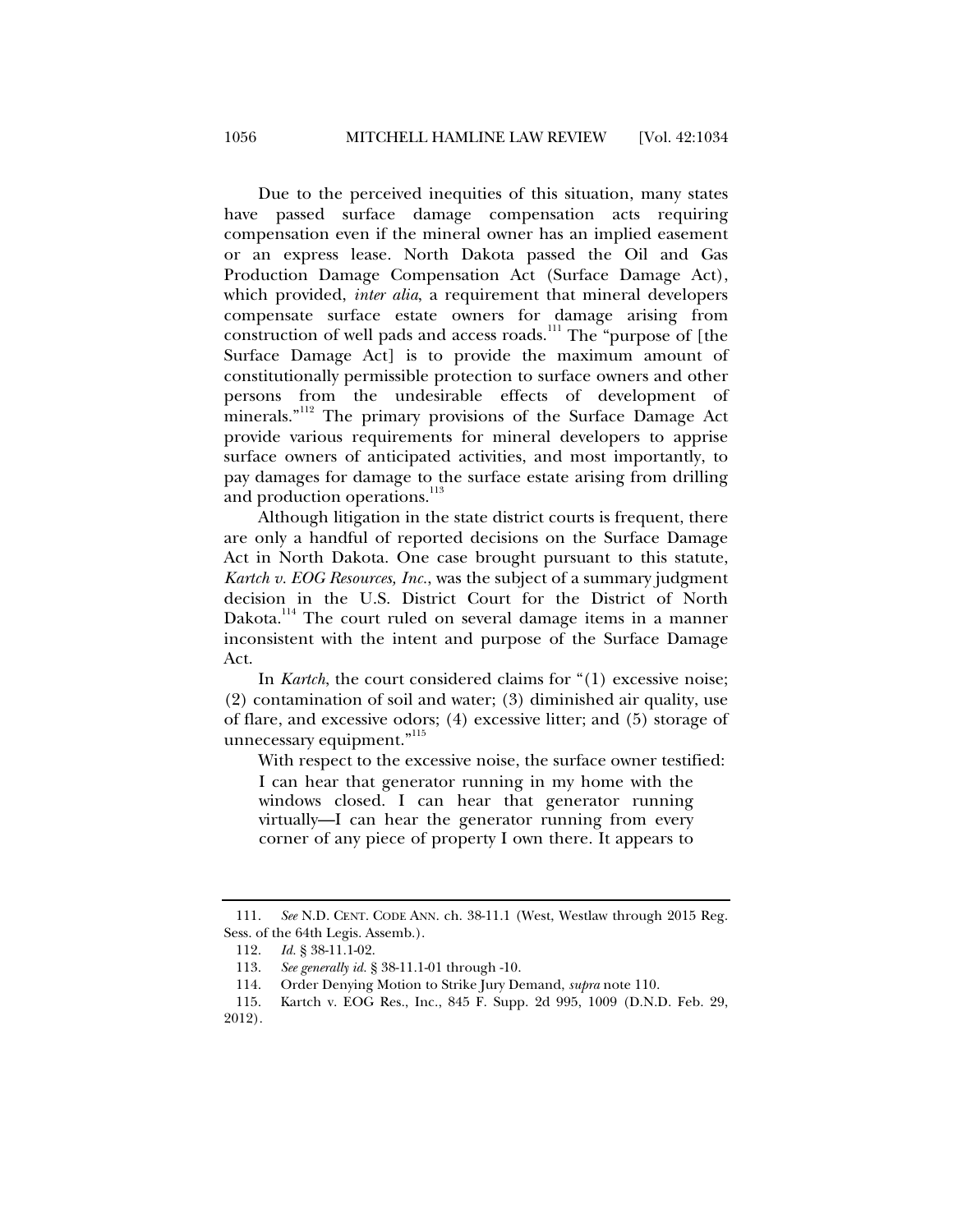run consistently. It is very loud. And it prevents enjoyment of my property.

. . . .

It disrupts my ability to sleep. It disrupts my ability to recreate or enjoy or work on my property. It constantly runs. $<sup>1</sup>$ </sup>

The U.S. District Court addressed the surface owners' complaints, stating that

[w] hile the Kartches complain that the noise produced by the generator is excessive and hinders their ability to enjoy the property, they do not claim that the noise is inordinate or exceeds the normal level of noise created by generators on active oil wells in North Dakota. A certain amount of noise is inevitable in oil production.<sup>1</sup>

Similarly, with respect to the flare on the property, the court simply stated that such flaring is customary in the oil industry in North Dakota and is therefore not a nuisance.<sup>118</sup>

The court also found that "[t]he litter of which the Kartches complain does not appear to be a persistent problem, nor does it cause the unsanitary conditions that rise to the level of a nuisance," and that "as a matter of law, that 'run-of-the-mill litter' at the well site d[id] not constitute a nuisance under North Dakota law."<sup>119</sup> Finally, the court found that equipment stored at the well site also did not constitute a nuisance.120 This conclusion fails to acknowledge the specific purpose of the Surface Damage Act.

While the court recognized that the Kartches' pleadings disclosed nuisance claims, it also recognized that these claims were made pursuant to and were subsumed under the Surface Damage Act.<sup>121</sup> The court noted that "[i]t is clear that mineral developers are responsible for damages 'resulting from a nuisance caused by drilling operations."<sup>122</sup>

The district court's analysis is not entirely inconsistent with nuisance law in North Dakota, but its analysis fails to take into account the need for interpreting a nuisance through the lens of

 <sup>116.</sup> *Id.*

 <sup>117.</sup> *Id.* at 1010.

 <sup>118.</sup> *Id.* at 1011.

 <sup>119.</sup> *Id.*

<sup>120.</sup> *Id.* at 1012.<br>121. *Id.* at 1008-Id. at 1008-09.

 <sup>122.</sup> *Id.* at 1008 (citing N.D. CENT. CODE ANN. § 38-11.1-06) (Westlaw)).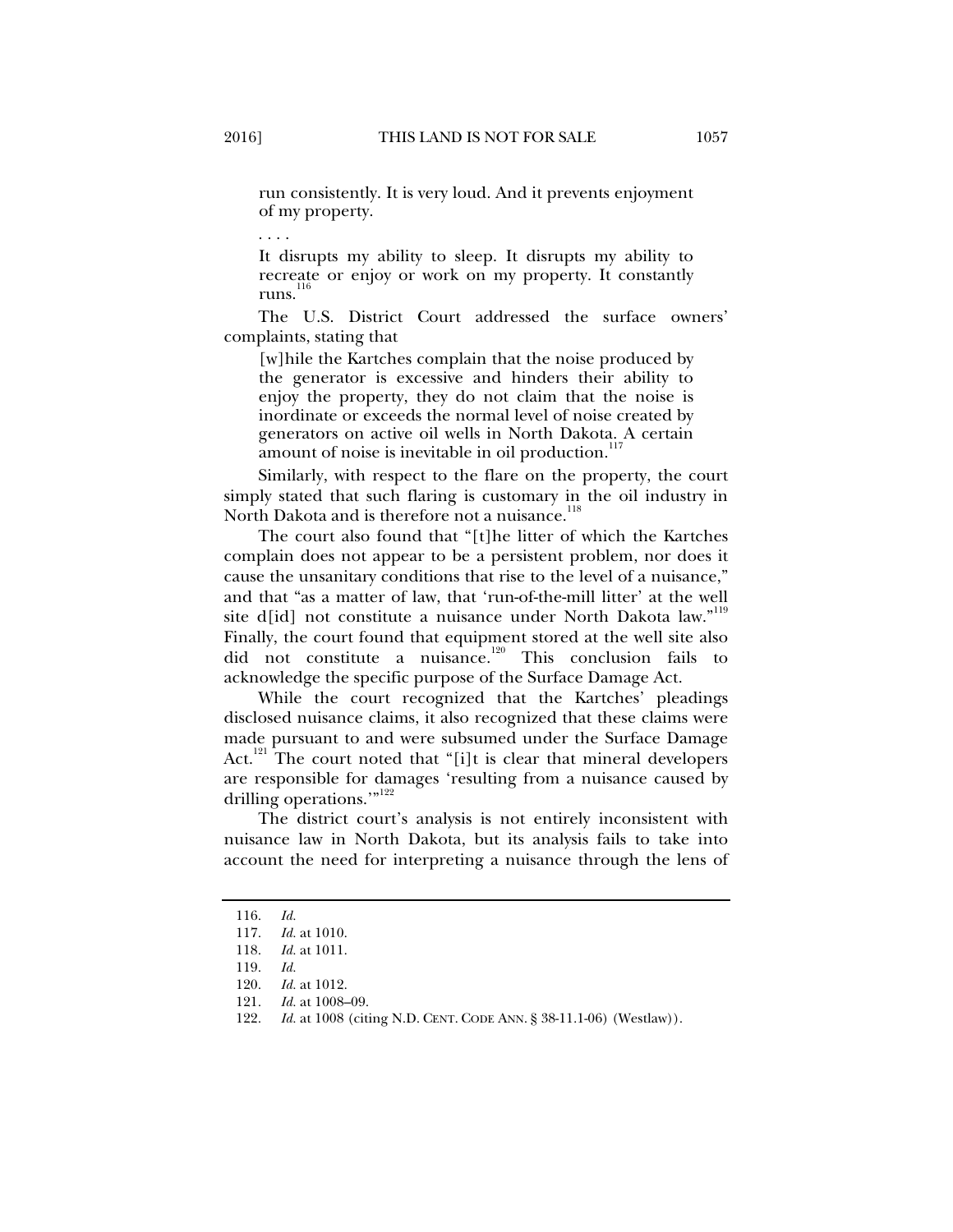the Surface Damage Act. In other words, a nuisance within the context of damages alleged pursuant to the Surface Damage Act should be analyzed differently than a nuisance claim unrelated to oil and gas drilling and production operations. The North Dakota Attorney General referred to testimony about the Surface Damage Act in a 2007 opinion:

[The oil and gas company] usually but not always . . . makes a one time offer to the surface owner for actual surface damage. In the event of a dry hole the compensation may be fair . . . but in the event of production, which may be for 20 or 30 years of [sic] more, the surface owner gets no consideration unless the producer volunteers or the surface owner has to sue in each instance and prove his claim . . . . We are reluctant to be operating under present practices where the surface owner has to sue in every instance where he feels he has been damaged, and must prove his claim . . . . The trouble with a one time settlement is that there is no way to determine years in advance what actual damage, let alone intangible damages might be. For instance, *odor in the air, management practices, working around oil equipment, danger to health of humans and livestock, loss of water wells and springs. Then too, salt and oil spills, corrosion on metal buildings, machinery and wire by hydrogen sulfide gas, loss of use of surface, cattle passes, roads, pipelines and traffic, flair* [sic] *outs, fires, pollution, trespassing and depreciated value of surface*. 123

These were precisely the type of damages alleged by the surface owners in *Kartch*, and the Surface Damage Act should not be interpreted to have the same constraints as a common law nuisance claim.

The interpretation of the district court in *Kartch* fails to acknowledge that the Surface Damage Act was intended to compensate surface owners for precisely the types of damages the court disallowed. By ruling that the noise from EOG's generator was not a nuisance because the noise did not "exceed[] the normal level of noise created by generators on active oil wells in North Dakota,"<sup>124</sup> the court frustrated the intent of the North Dakota Legislative Assembly. The Assembly recognized that oil and gas

 <sup>123.</sup> Letter from Wayne Stenehjem, N.D. Att'y Gen., to Lynn D. Helms, Dir., Oil & Gas Div., N.D. Indus. Comm'n, 2007 WL 780365, at \*2 (Mar. 13, 2007) (emphasis added) (citation omitted) (statement of Rep. Murphy).

 <sup>124.</sup> *Kartch*, 845 F. Supp. 2d at 1009.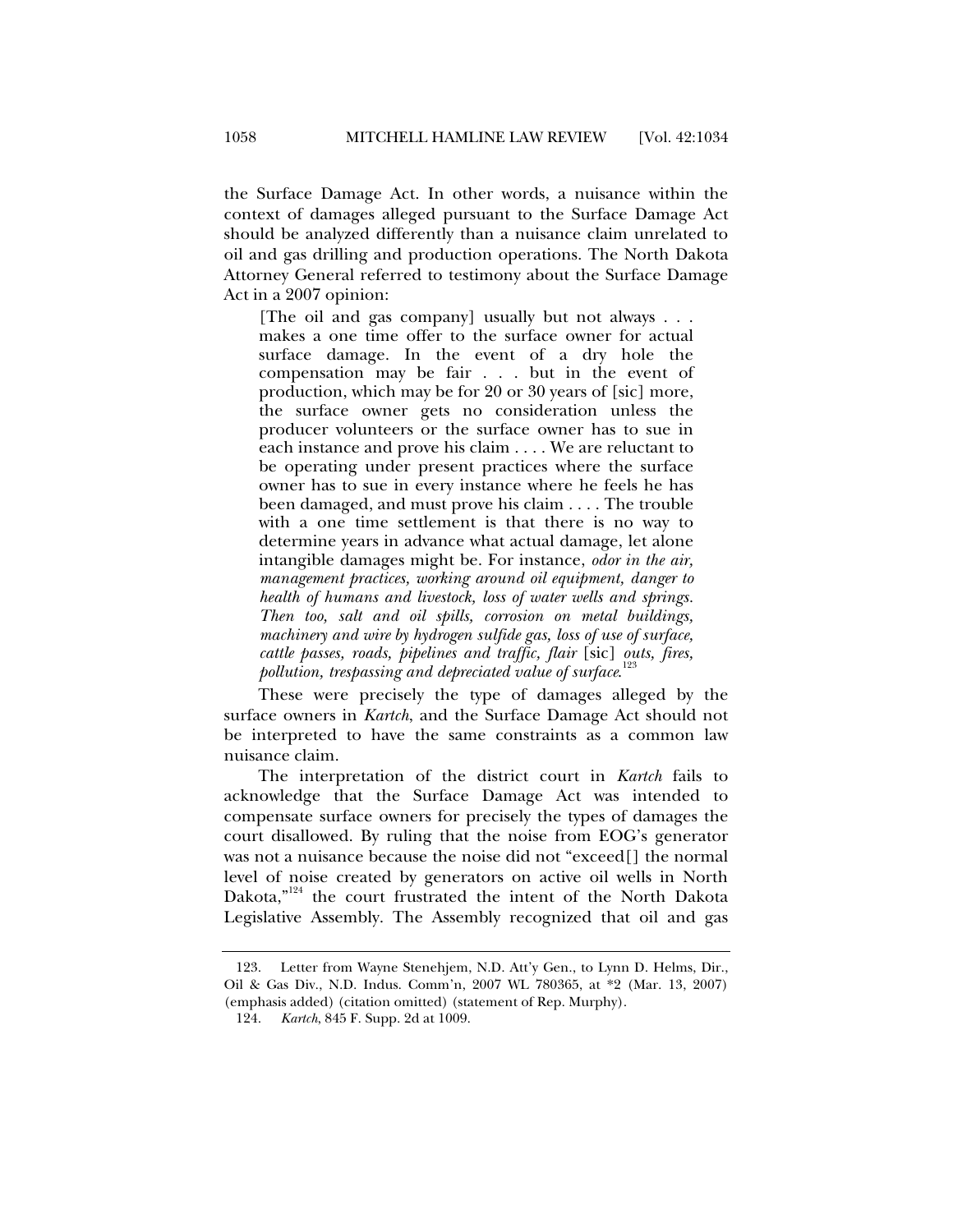production brings additional noise, gas flares can be loud and often emit a noxious smell, and that additional traffic servicing the oil field can be a nuisance to the people living in the oilfield, and it intended that they be compensated for these things.<sup>125</sup> To limit recovery because such nuisances are common in the oilfield misses the point. The only limits the Assembly intended to allow to the damages a surface owner can recover are constitutional limits.<sup>126</sup>

#### *2. Unforeseen Environmental Damages*

Although most claims related to oilfield damages are encompassed by North Dakota Century Code chapter 38-11.1, some of the extraordinary damages occasioned by pipeline ruptures and well blowouts can also be brought under different legal theories, such as trespass. There is a common restriction on damages to real estate, however, which typically limits damages for restoration of the property when those damages exceed the diminution in the fair market value of the property.<sup>127</sup> As previously discussed, this rule creates a warped perspective for operators in which the only ramification of destroying land is to pay its market value based on past agricultural sales, even when the land was not for sale.<sup>126</sup>

# *a. Some Jurisdictions Have Recognized the Problem with a Fair Market Value Cap and Adjusted Accordingly*

Some courts have changed their thinking on damages to real property arising from oil and gas production, doing away with a concrete restriction on restoration damages. For example, in *Ruffatto v. EOG Resources, Inc.*, a federal district court in Montana applied the diminution in value damage cap to a surface damage act substantially similar to North Dakota's.<sup>129</sup> The *Ruffatto* opinion,

 <sup>125.</sup> *Supra* note 123 and accompanying text.

 <sup>126.</sup> N.D. CENT. CODE ANN. § 38-11.1-02 (Westlaw) ("It is the purpose of this chapter to provide the *maximum amount of constitutionally permissible protection* to surface owners and other persons from the undesirable effects of development of minerals. This chapter is to be interpreted in light of the legislative intent expressed herein." (emphasis added)).

 <sup>127.</sup> *See, e.g.*, *id.* § 32-03-09.1.

 <sup>128.</sup> *See supra* Part III. While there may be other ramifications related to the regulatory authorities, such ramifications are not necessarily focused on making the landowner whole.

 <sup>129.</sup> Ruffatto v. EOG Res., Inc*.*, CV-06-32-BLG-RFC, at 4 (D. Mont. Dec. 7, 2007) (on file with author); *see also* MONT. CODE ANN. § 82-10 *et seq.* (West, Westlaw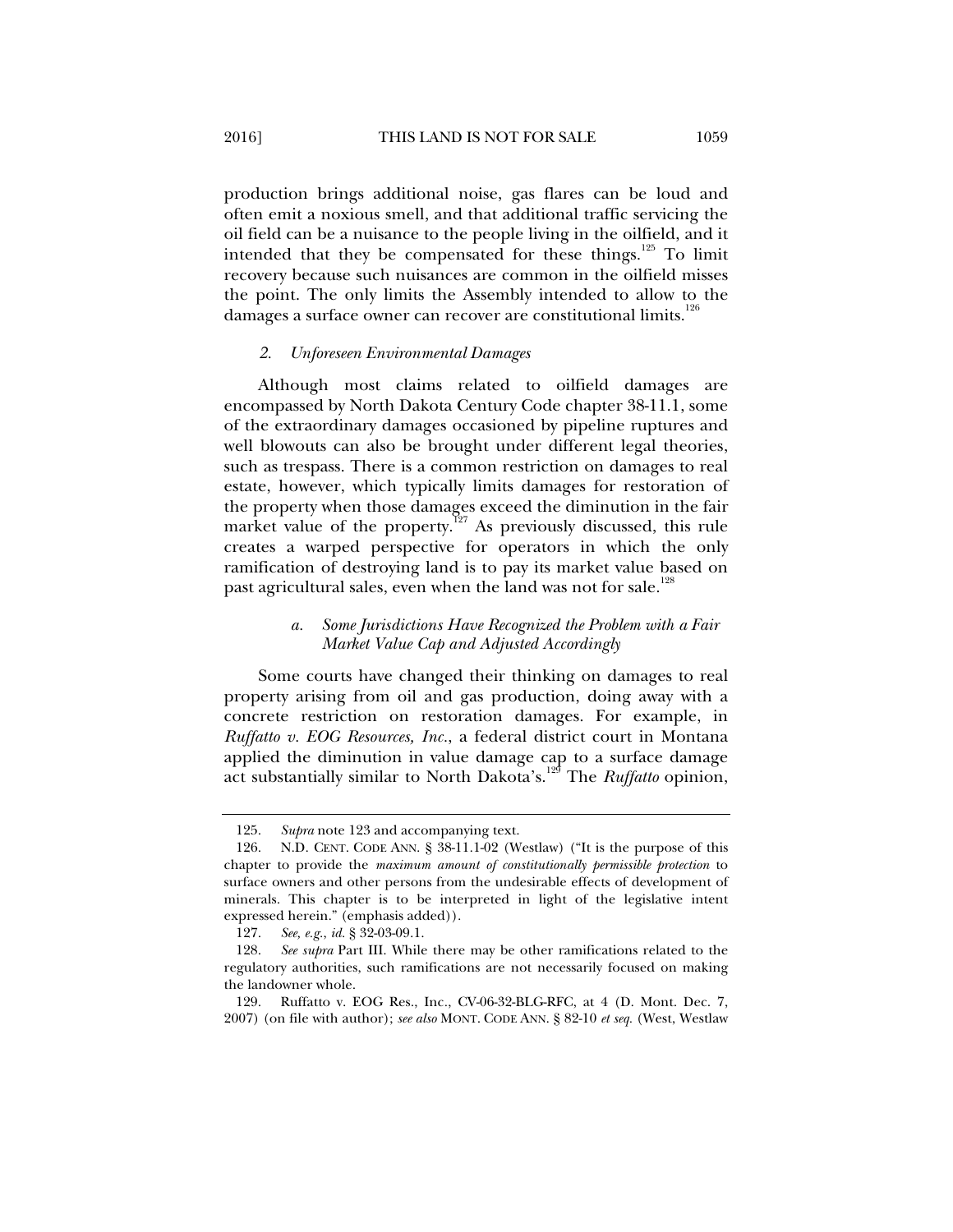however, invoked a now outdated interpretation of Montana law regarding damages for injury to real property. Montana's current interpretation allows for damages beyond simply the fair market value of the affected property.

In *Ruffatto*, the court referred to the "general rule in Montana . . . that the measure of damages for permanent injuries to real property is the difference between the value of the property before and after the injury."130 But, after *Ruffatto*, Montana's view of this rule changed, in part because the courts recognized that a fair market value cap created a disincentive to restore land.<sup>131</sup> In a recent decision, the Montana Supreme Court explained:

Montana formerly followed the presumption that diminution in market value constituted the appropriate measure of damages for injury to property. The Court always had recognized, however, that no single measure of damages can serve in every case to compensate adequately an injured party. Our decision in *Sunburst* officially rejected any one-size-fits-all approach to property damages. A review of the circumstances giving rise to the decision in *Sunburst* to broaden the available remedies in property damages cases provides helpful guidance in resolving [the plaintiff's] claim.<sup>13</sup>

In the *Sunburst* decision, referred to above, the Montana Supreme Court acknowledged that fair market value often does not provide a complete picture of the scope of damages for injury to real property in all cases:

It is clear that the market value of land will not always correspond directly to a plaintiff's damages resulting from an injury to real property, thus rendering diminution in market value an inadequate measure of the property's worth to the owner. Other courts have acknowledged that "the loss in market value is a poor gauge of damage" when the property gains its principal value from personal use rather than for pecuniary gain."<sup>133</sup>

through 2015 Reg. Sess.).

 <sup>130.</sup> *Ruffatto*, CV-06-32-BLG-RFC, at 4 (citing Burk Ranches, Inc. v. State, 790 P.2d 443, 445–46 (Mont. 1990)), *abrogated by* Lampi v. Speed, 261 P.3d 1000 (Mont. 2011).

 <sup>131.</sup> *Lampi*, 261 P.3d at 1004 (citing Sunburst Sch. Dist. No. 2 v. Texaco, Inc*.*, 165 P.3d 1079 (Mont. 2007)).

 <sup>132.</sup> *Id.* (internal citations omitted).

 <sup>133.</sup> *Sunburst*, 165 P.3d at 1088 (citations omitted).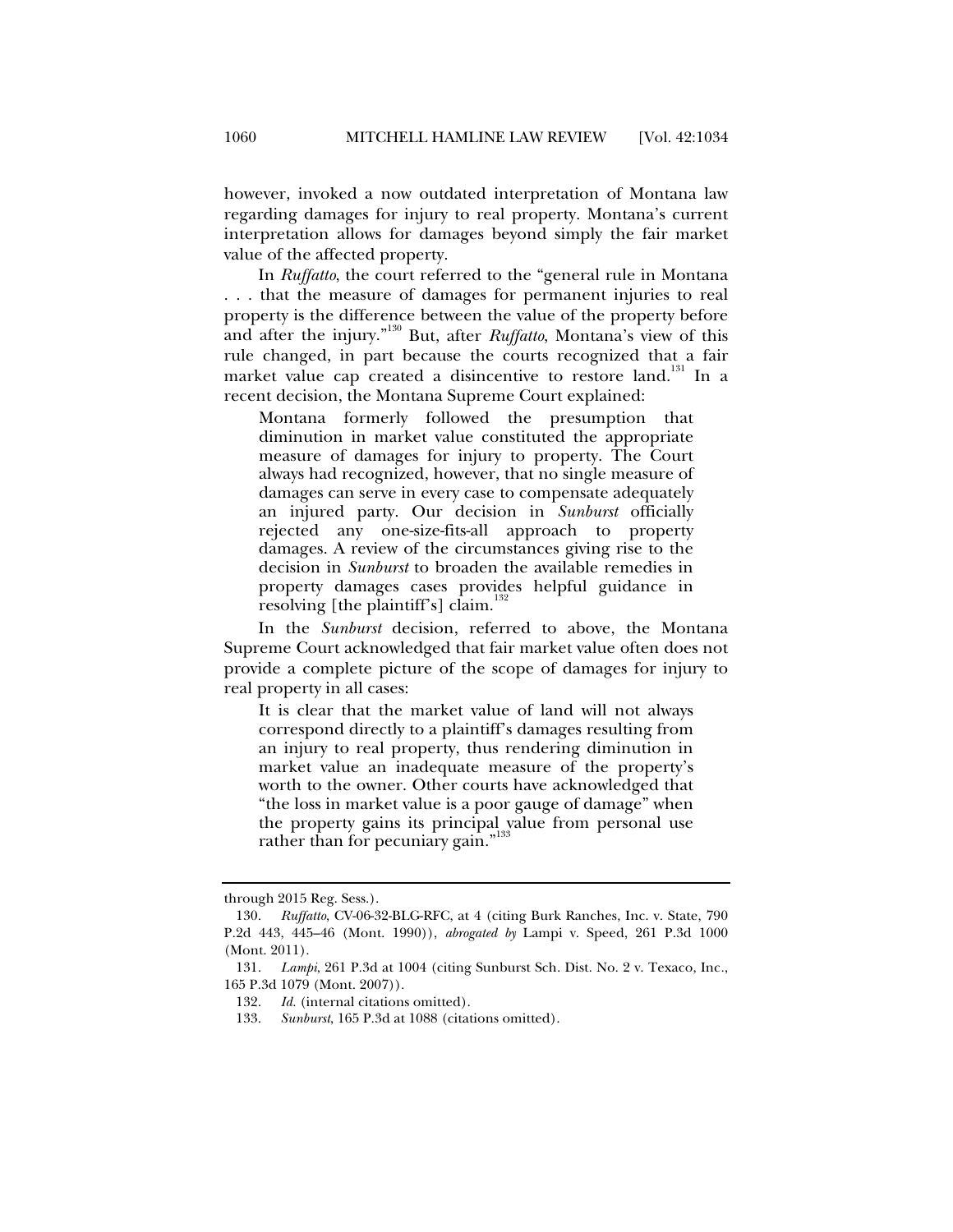The Montana Supreme Court elaborated on *Sunburst* in another case, *Lampi v. Speed*. 134 The *Lampi* court explained that in *Sunburst*, Texaco operated a gasoline refinery near Sunburst, Montana, and had a leak that contaminated the water and soil in a neighboring town.<sup>135</sup> Residents sought damages sufficient to restore their property, and Texaco argued that it should only have to pay the market value of the land it had contaminated.<sup>136</sup> The court instructed the jury to award damages sufficient to restore the property, noting that "[l]ittle incentive would exist for tortfeasors to prevent or remediate contamination, especially in parts of Montana where property values are relatively low, if restoration damages could not exceed a property's market value."<sup>137</sup> The court concluded that "statutory and common laws, such as environmental laws can compel repair or restoration costs in excess of the diminution in market value."<sup>138</sup>

The detailed discussion of *Sunburst* in *Lampi* makes it clear that current Montana law supports the Restatement's position that fair market value does not cap a landowner's damages in every case.<sup>139</sup> The Montana Supreme Court in *Sunburst* joined "other jurisdictions in adopting the flexible guidelines of the Restatement (Second) of Torts § 929, and comment b, for the calculation of damages to real property to ensure that plaintiffs receive a proper remedy for their injuries."<sup>140</sup>

Returning to *Kartch v. EOG Resources, Inc.*, which was brought under North Dakota's Surface Damage Act, the U.S. District Court for the District of North Dakota agreed that damages were not capped by diminution in value for a claim brought under North Dakota Century Code chapter 38-11.1. The court relied on the text of the Surface Damages Act, however, and not the Restatement relied upon by the Supreme Court of Montana, finding "that compensable damages under North Dakota Century Code section 38-11.1-04 are not necessarily capped by the fair market value of the

 <sup>134. 261</sup> P.3d 1000.

 <sup>135.</sup> *Id.* at 1004.

 <sup>136.</sup> *Id.* 

 <sup>137.</sup> *Id.*  Id. (internal citations omitted).

 <sup>139.</sup> *See Lampi*, 261 P.3d at 1004 ("The [*Sunburst* c]ourt adopted the restoration damages rule from Restatement (Second) of Torts section 929." (citing *Sunburst*, 165 P.3d at 1088)).

 <sup>140.</sup> *Sunburst*, 165 P.3d at 1088.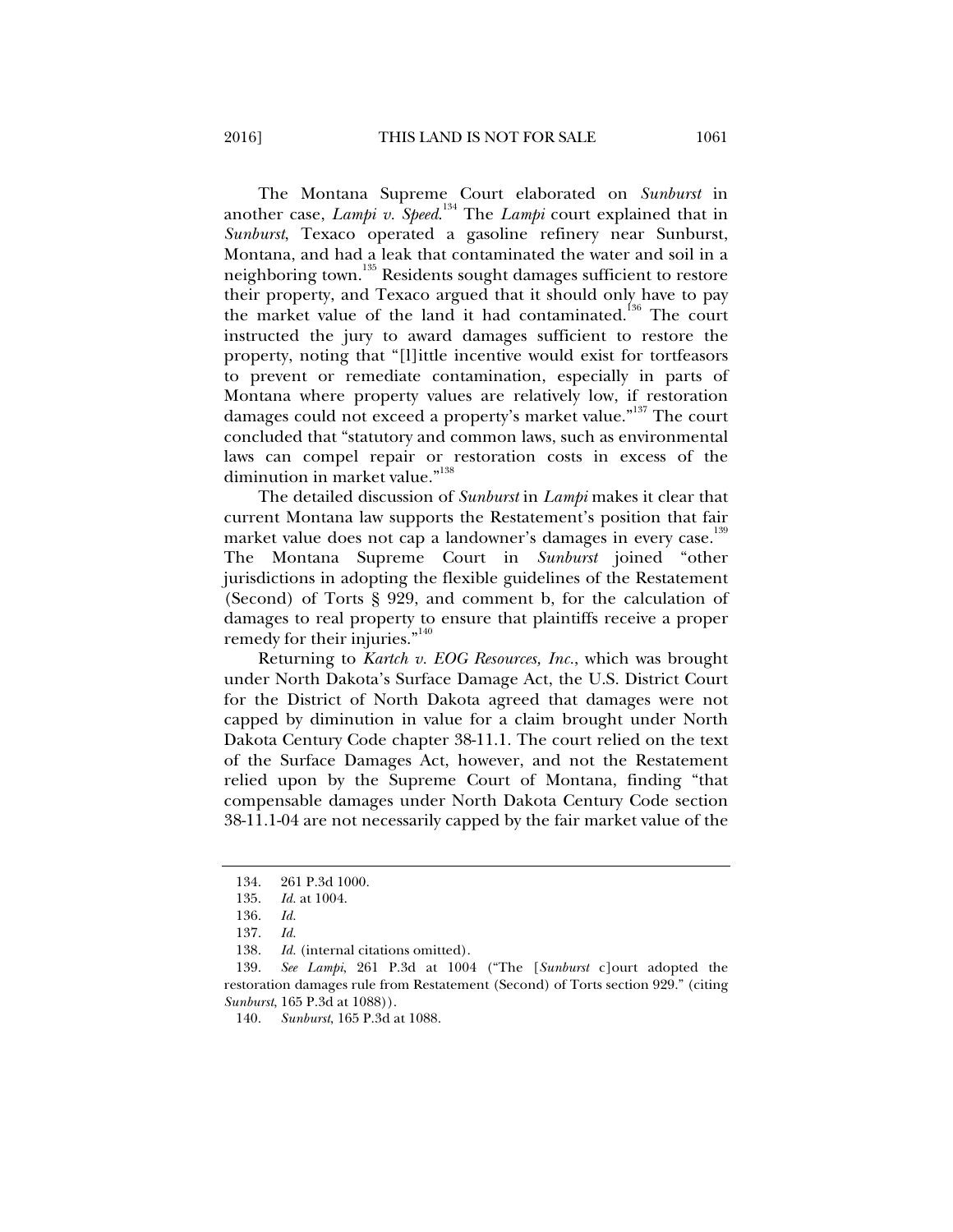surface estate."<sup>141</sup> Although courts in other jurisdictions have begun to recognize the need for restoration damages in situations where oil and gas contamination occurs, this is not universal, and is not necessarily the case in North Dakota outside of chapter 38-11.1.<sup>142</sup> The underlying purpose of damages in our tort system should address both the need for compensation to injured parties as well as deterrence of situations giving rise to such damages.

#### *b. North Dakota Courts Are Substantially Limited Because the Fair Market Value Cap Is Statutory*

It is significant to note that Montana changed its view on scope of damages even though its oil and gas surface damage compensation law does not include the strong language of North Dakota's law with regard to its intent and purpose.<sup>143</sup> North Dakota's statute states clearly that "the purpose of this chapter [is] to provide the *maximum amount of constitutionally permissible protection* to surface owners and other persons from the undesirable effects of development of minerals."<sup>144</sup> The Supreme Court of North Dakota has also cited favorably to section 929 of the Restatement (Second) of Torts, which was relied upon in part by the Supreme Court of Montana in refusing to limit damages based on market value or diminution in value.<sup>145</sup> The rule in North Dakota, however, has

 143. *Compare* MONT. CODE ANN. § 82-10-501 (West, Westlaw through 2015 Reg. Sess.) ("The purpose of this part is to provide for the protection of surface owners of land underlaid with oil and gas reserves while allowing for the necessary development of those reserves."), *with* N.D. CENT. CODE ANN. § 38-11.1-02 (Westlaw) ("It is the purpose of this chapter to provide the *maximum amount of constitutionally permissible protection* to surface owners and other persons from the undesirable effects of development of minerals." (emphasis added)).

 145. *See* Lang v. Wonnenberg, 455 N.W.2d 832, 840 (N.D. 1990) (citing section 929 of the Restatement (Second) of Torts for the proposition that "it is generally recognized that damages for loss of use may be awarded in addition to

 <sup>141.</sup> Kartch v. EOG Res., Inc*.*, 845 F. Supp. 2d 995, 1008 (D.N.D. 2012).

 <sup>142.</sup> *See* N.D. CENT. CODE ANN. § 32-03-09.1 (West, Westlaw through 2015 Reg. Sess. of the 64th Legis. Assemb.). *But see id.* chs. 32–40 (Environmental Law Enforcement Act). Although there are no reported decisions on these chapters of the North Dakota Century Code, it is likely that a court would find that the fair market value cap does not apply to these chapters for the same reasons as it does not apply to North Dakota Century Code chapter 38-11.1. The very underpinnings of the shift in judicial thinking away from strict adherence to this cap on damages is even more compelling under a statutory scheme specifically set up to ensure compliance with environmental laws and protection of natural resources.

 <sup>144.</sup> N.D. CENT. CODE ANN. § 38-11.1-02 (Westlaw) (emphasis added).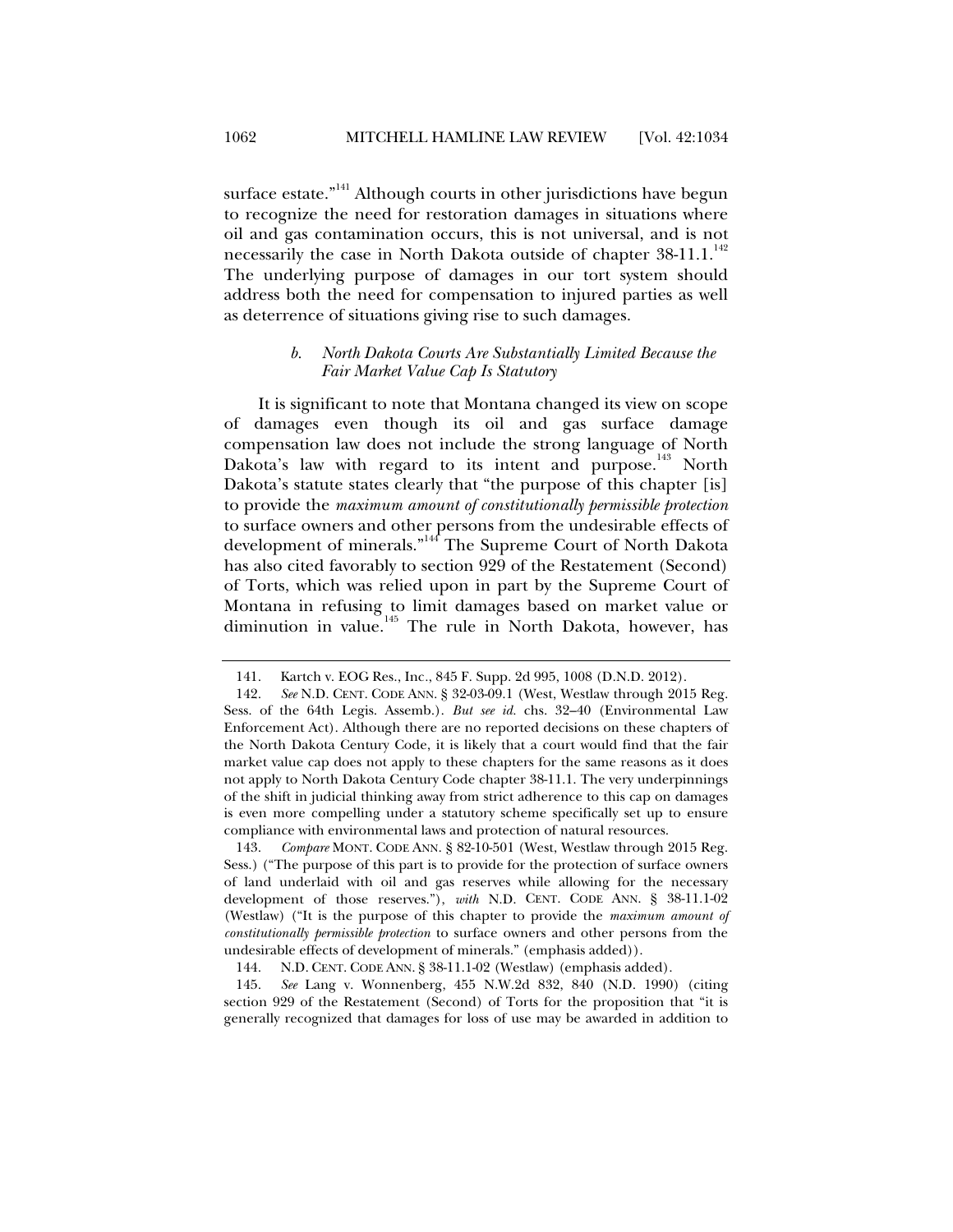questionable application to different statutes as discussed, and an explicit amendment to section 32-03-09.1 of North Dakota Century Code specifically excluding real property from its application would make the law clear and it would be helpful in avoiding litigation over interpretive issues.

# V. ALTHOUGH THE LEGAL SYSTEM HAS MADE PROGRESS IN ADDRESSING THE FAIRNESS OF REMEDIES FOR SURFACE OWNERS, MORE IS NEEDED.

The oil and gas industry has often argued for limitations on damages that are awarded to surface owners. There are an abundance of policy reasons to resist the pressure to do so. For example, with respect to North Dakota's Surface Damage Act, one mineral developer argued that the statute was unconstitutional because, *inter alia*, it did not require a surface owner to apply damage payments to land restoration, and therefore was not forwarding the public policy of protecting agricultural land.<sup>146</sup> The Eighth Circuit Court of Appeals disagreed, explaining as follows:

Nor does the absence of a requirement that compensated surface owners apply damage payments to restorative purposes render the statute incapable of advancing the public welfare. The requirement that mineral developers compensate surface owners for damage they cause may well serve as an incentive for developers not to drill, and thereby disrupt surface uses, where drilling is not likely to yield enough oil or gas to justify the loss to the economy from disruption of surface productivity. The compensation requirement might also create an incentive for developers not to cause unnecessary surface damage, and to remedy any damage—avoidable or unavoidable they may cause without necessitating resort to the courts by surface owners suing under the terms of a lease or under the common law of negligence.<sup>1</sup>

diminution in the value of the property"); *see also* Lampi v. Speed, 261 P.3d 1000, 1004 (Mont. 2011) (citing section 929 of the Restatement (Second) of Torts for the proposition that "an award of restoration damages in excess of the property's diminution in market value" is warranted in certain cases because "diminution in market value will not always correspond with a plaintiff's damages resulting from injury to real property").

 <sup>146.</sup> Murphy v. Amoco Prod. Co., 729 F.2d 552, 555 (8th Cir. 1984).

 <sup>147.</sup> *Id.*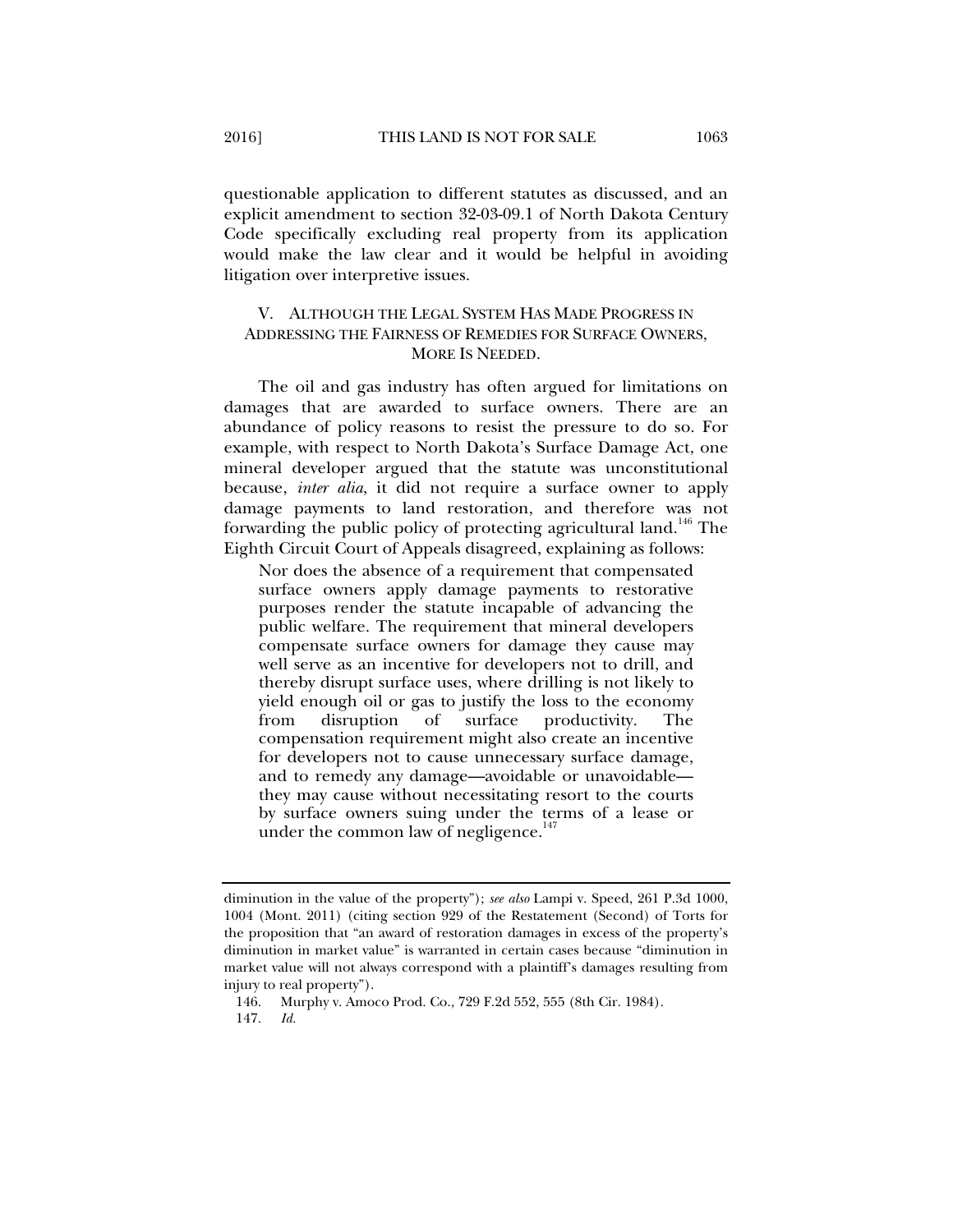This is not the only time the industry has attempted to limit damages in such a way. One striking example comes from a Louisiana case and legislative amendments.<sup>148</sup> J. Michael Veron has written about a saga in Louisiana he handled, referred to as the "Corbello litigation."149 In that litigation, the defendant oil and gas operators argued that the landowner should not be entitled to restoration damages because it was not certain that the landowner would actually use the money to restore the land.<sup>150</sup> The landowners agreed to escrow a portion of their damages specifically to be used for cleanup.<sup>151</sup> Once a plan was agreed upon, the landowners discovered they needed what they believed was a standard permit from the Army Corps of Engineers.<sup>152</sup> As Mr. Veron has explained:

In a remarkable turn of events, the Corbello consultant was informed that the permit was not being issued. Instead, he was summoned to a meeting in Baton Rouge with [Army] Corps of Engineers representatives, as well as representatives from state agencies. When he arrived, he was surprised to find one of Shell's attorneys from the trial at the meeting, as well as an attorney representing Exxon. No one explained to the landowners' representative why oil company lawyers had been invited to the meeting or what right they had to discuss whether a wetlands permit should be issued to allow the landowners to begin cleaning up their property.

It soon became apparent that the attorneys were there to oppose the landowners' plans. While they were excluded from the meeting at the landowners' insistence, they were invited to meet with the regulators separately afterward. While the exact nature of the oil companies' opposition was not disclosed to the landowners, it was unquestionably effective: Despite repeated efforts over the following year, the landowners were never able to obtain a permit.

 <sup>148.</sup> J. Michael Veron, *Oilfield Contamination Litigation in Louisiana: Property Rights on Trial*, 25 TUL. ENVTL. L.J. 1, 10 (2011).

 <sup>149.</sup> *Id.* at 8.

 <sup>150.</sup> *Id.* at 13.

 <sup>151.</sup> *Id.*

 <sup>152.</sup> *Id.*

 <sup>153.</sup> *Id.* at 13–14.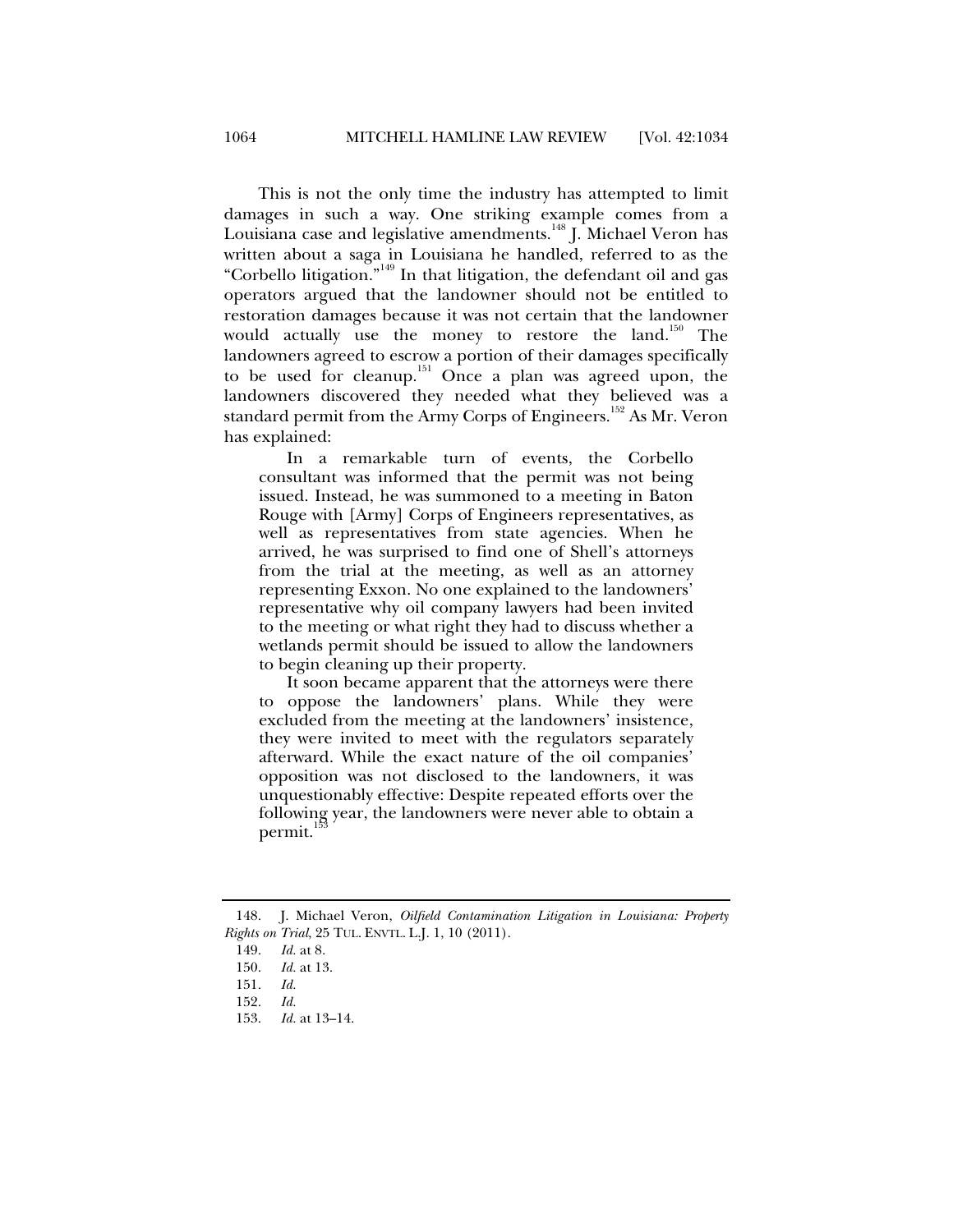This outcome defies common sense, and is an alarming example of the need for a hard look at the influence of the oil and gas industry on landowner remedies.

Thus, there have been some improvements in the law, recognized by shifts in the thinking of Montana courts regarding the fair market value cap, and the explicit recognition in Wyoming that comparable easements are acceptable measures of fair market value. On the other hand, there remains significant pressure from the oil and gas industry to constrain the legal remedies available to landowners, as is appallingly exemplified by Mr. Veron's experience in Louisiana. North Dakota is similar in that it has made improvements, such as adopting North Dakota Century Code chapter 38-11.1 to address compensation for surface owners, and it also has an eminent domain statute that can be interpreted to allow the comparable easement testimony that is explicitly recognized in Wyoming. It is imperative, however, that all three branches of government in North Dakota recognize that there are still significant hindrances to providing complete justice to landowners faced with the negative impacts of the oil boom. Courts have interpreted chapter 38-11.1 to constrain damages beyond what was intended by the Legislative Assembly, something that both North Dakota courts and the legislative branch can, but have not, addressed. While courts have allowed landowner testimony regarding third party easements, other courts have refused to allow testimony about condemnor offers of just compensation. There is significant room for improvement, and so far it does not appear that any relief for landowners will be forthcoming from the executive branch. What is certain is that a myopic focus on past sales of agricultural land is not the way forward with respect to compensating landowners for the damages caused by oil and gas development.

The unique nature of real property is important to understanding the necessity of providing adequate remedies to landowners beyond nominal damages based on arbitrary views of market value. For example, the Restatement (Second) of Contracts recognizes that contracts for the sale of land have historically been given a "special place in the law of specific performance" because land is unique and therefore "impossible of duplication by the use of *any amount of money*."154

 <sup>154.</sup> RESTATEMENT (SECOND) OF CONTRACTS § 360 (AM. LAW INST. 1981)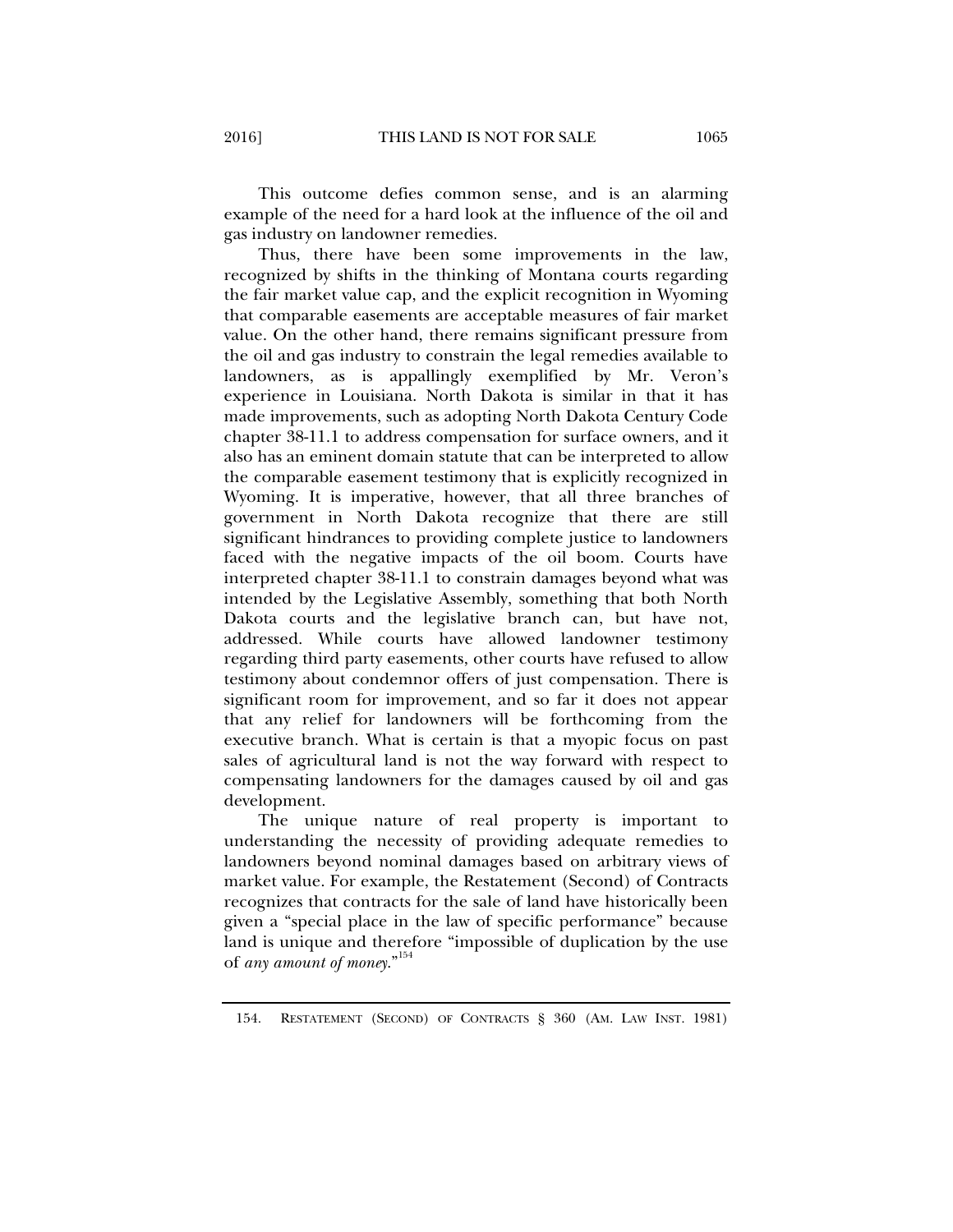Judge Loren Smith, Chief Judge of the U.S. Court of Claims, explained it as follows:

First, the law considers each parcel of land unique. Unlike money, or most personal property, it is not fungible. Its location can never be exactly duplicated, and each location has a unique value. Second, the owner of land rarely has the same degree of liquidity as the owner of personal property such as stocks, bonds, gold, or the like. If someone does something I object to near my land, I generally have to deal with that action, rather than shift my assets. Third, people have deep emotional attachments to land that they rarely have towards the other common types of wealth. Fourth, a piece of land is part of a community, always connected to other land, and existing in a matrix of roads, rivers, and the whole of civilized society.<sup>155</sup>

Mineral developers often look at past sales of agricultural land and assume that is the value they must pay for destroying it. This assumption is based on an incredibly misguided presumption: if a rancher is approached and asked to lease or sell a parcel of land to his neighbor so that his neighbor can grow wheat or run some cattle, the farmer will charge a certain price. If that neighbor approached the rancher and asked to buy the land to dump sterilizing wastewater or construct an industrial site on that land, the rancher would probably say no—but on the off chance the answer was yes, the price would be much greater.

So when mineral developers argue that they need only pay the same rates as past agricultural sales, they are saying to the landowner: "We're paying you the market rate for those acres of agricultural land, or even more. You should be happy." The landowner's response: *This* land was *not for sale*.

#### VI. CONCLUSION

The valuation of damages caused by energy development is exceptionally important because it is often the only remedy available to landowners faced with the negative impacts of such development. Surface owners typically view the energy developers as guests on their property, but unfortunately, developers more

<sup>(</sup>emphasis added).

 <sup>155.</sup> Loren A. Smith, *The Morality of Regulation*, 22 WM. & MARY ENVTL. L. & POL'Y REV. 507, 518 (1998).